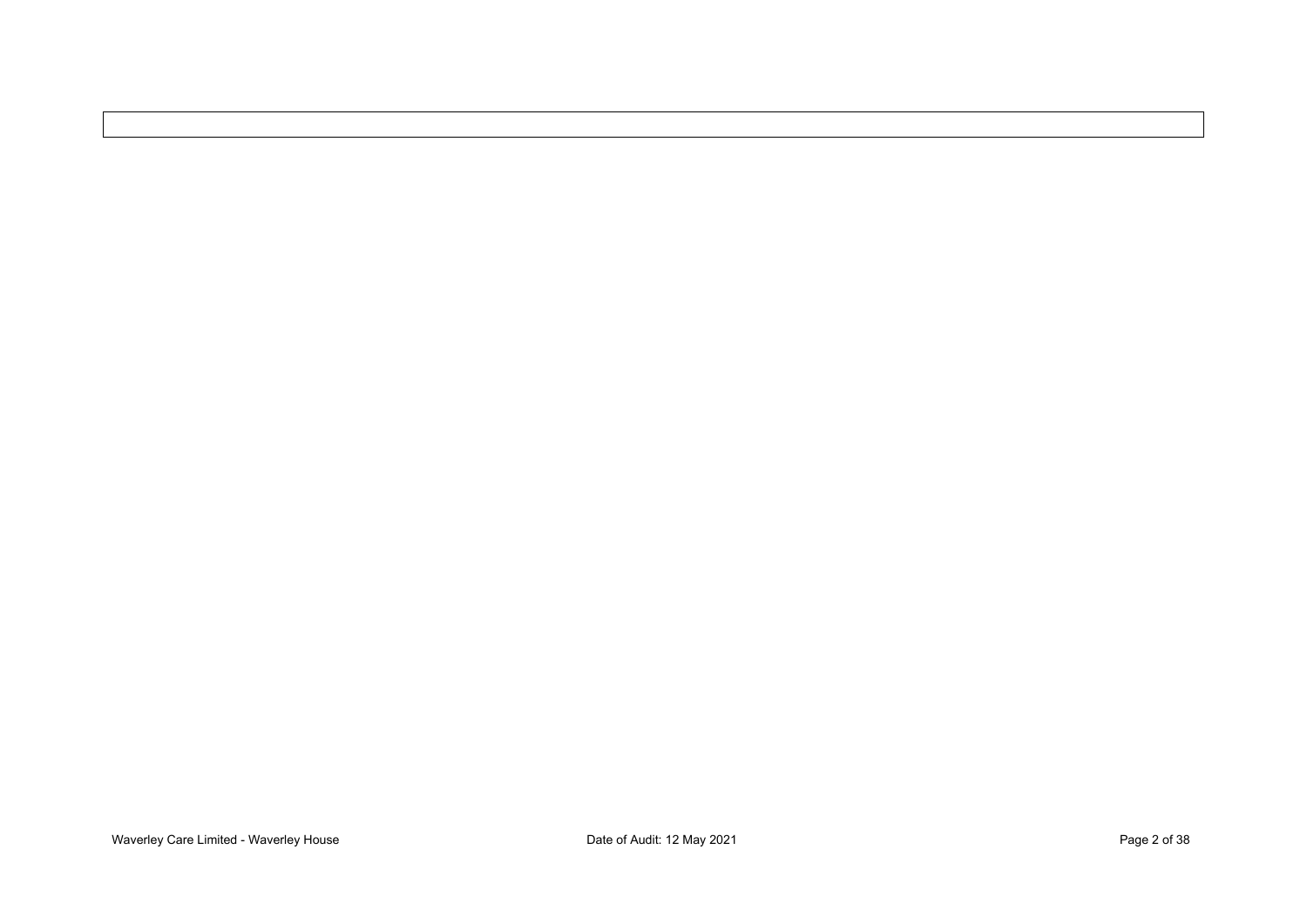### **Executive summary of the audit**

#### **Introduction**

This section contains a summary of the auditors' findings for this audit. The information is grouped into the six outcome areas contained within the Health and Disability Services Standards:

- consumer rights
- organisational management
- continuum of service delivery (the provision of services)
- safe and appropriate environment
- restraint minimisation and safe practice
- infection prevention and control.

#### **General overview of the audit**

Waverley House Rest Home provides rest home level care for up to 20 residents. The organisation demonstrates an ongoing commitment to continually review and improve services.

This provisional audit was conducted to assess compliance against all the requirements of the Health and Disability Services Standards and the provider's contract with the district health board (DHB).

The audit included interviews with management, residents, staff, family members and the general practitioner (GP). Policies, procedures, records and documents were reviewed and sampled. Observations were included.

There were four areas identified as requiring improvement. These related to initial interRAI assessments and care planning, neurological investigation/evaluations and the food service in relation to nutritional profiles not being available to kitchen staff and the timeliness of the seasonal menu plans being reviewed.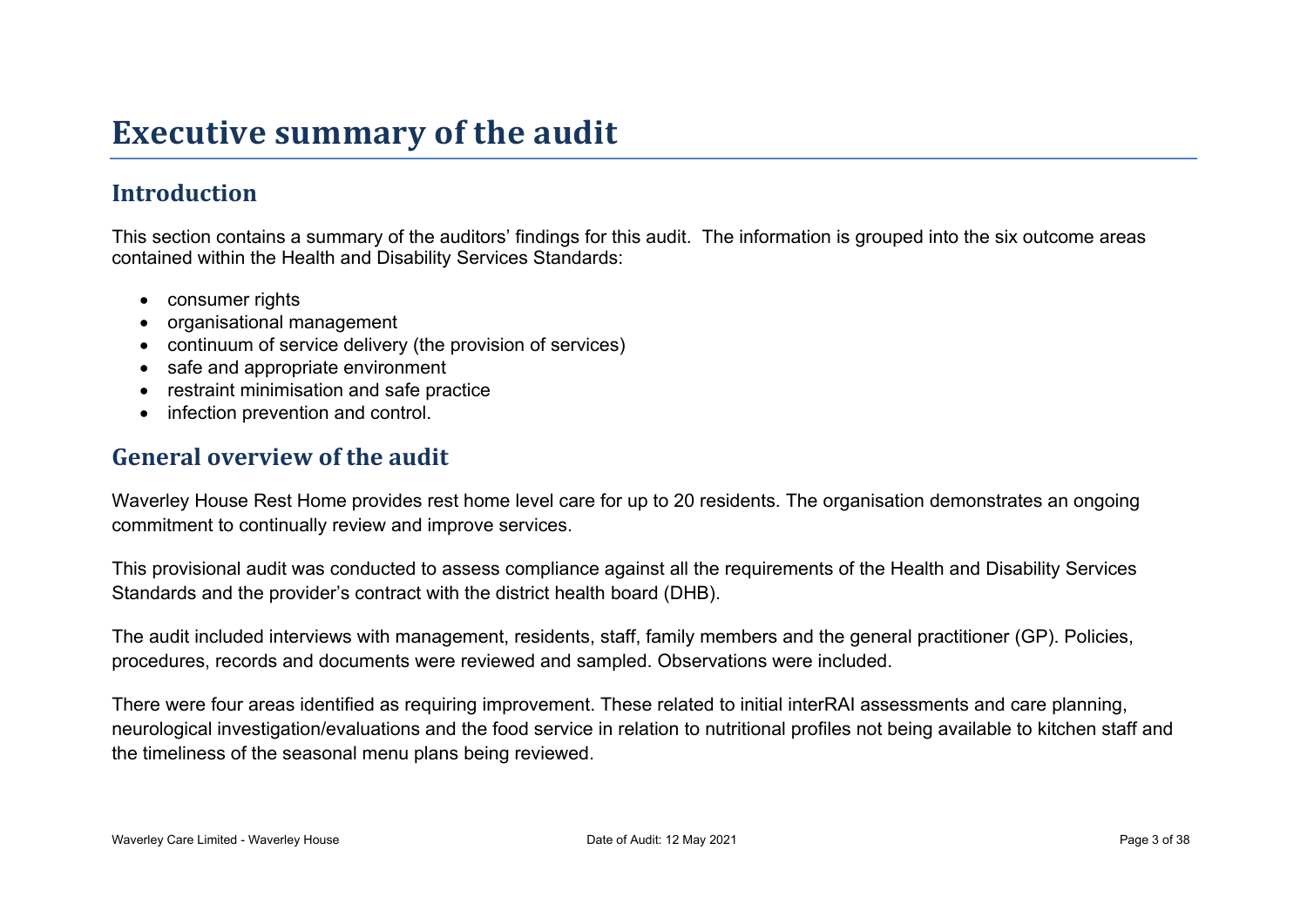A routine full certification audit was completed in January 2021. This provisional audit was arranged and undertaken as requested for the prospective buyer.

#### **Consumer rights**

Residents and their families are provided with information about the Health and Disability Commissioner's Code of Health and Disability Services Consumers' Rights (the Code) and these are respected. Services are provided that support personal privacy, independence, individuality and dignity. Staff interact with residents in a respectful manner.

Open communication between staff, residents and families/whānau is promoted, and confirmed to be effective. There is access to interpreting services if required. Staff provide residents and families with the information they need to make informed choices and give consent.

Residents who identify as Māori have their needs met in a manner that respects their cultural values and beliefs. There is no evidence of abuse, neglect or discrimination.

The service has linkages with a range of specialist health care providers to support best practice and meet resident's needs.

A complaints register is maintained with complaints resolved promptly and effectively.

#### **Organisational management**

The facility is managed by an experienced and suitably qualified manager. A quality and risk management system is in place which includes an annual calendar of audit activity, monitoring of complaints and incidents, health and safety, infection prevention and control, restraint minimisation and resident and family satisfaction. Collection, collation and analysis of quality data is occurring and is reported at the staff meetings, with discussion of any trends. Follow-up occurs where necessary. Meeting minutes are maintained. Adverse events are documented and seen as an opportunity for improvement. Corrective action plans are being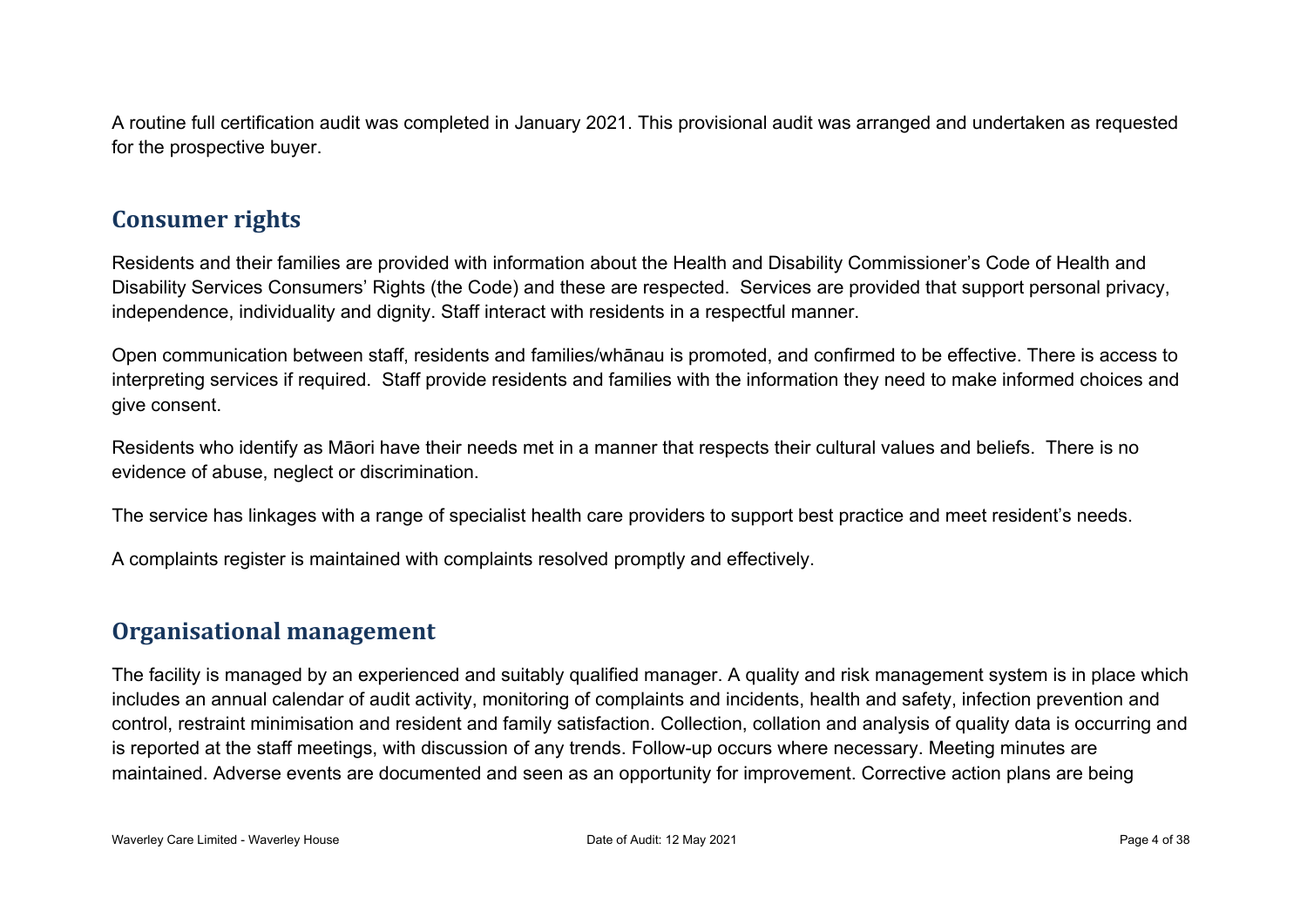developed and implemented and signed off at time of completion. Informal feedback is sought from residents and families to improve services. Actual and potential risks are identified and mitigated and the hazard register is current.

A suite of policies and procedures cover the necessary areas and are reviewed with input of a quality consultant.

The human resource management policy guides the system for recruitment and appointment of staff. An orientation and staff training programme ensures staff are competent to undertake their role. Ongoing training supports safe service delivery and is recorded. Annual appraisals are performed on all staff.

Staffing levels and skill mix meet the contractual requirements and the changing needs of residents. The registered nurse covers the after-hours and the general practitioner is always available if needed.

Residents' information is accurately recorded, securely stored and not accessible to unauthorised people.

#### **Continuum of service delivery**

Access to the facility is appropriate and efficiently managed with relevant information provided to the potential resident/family/whānau.

The multidisciplinary team, including a registered nurse, and the resident's general practitioner are responsible for assessing and identifying the residents' needs. Care plans are individualised and accommodate any new problems that might arise. Files reviewed demonstrated that the care provided and needs of residents are reviewed and evaluated on a regular and timely basis. There are effective handover processes in place. Residents are referred or transferred to other health services as required.

The planned activity programme provides residents with a variety of individual and group activities and maintains their links with the community.

Medicines are safely managed and administered by staff who are competent to do so.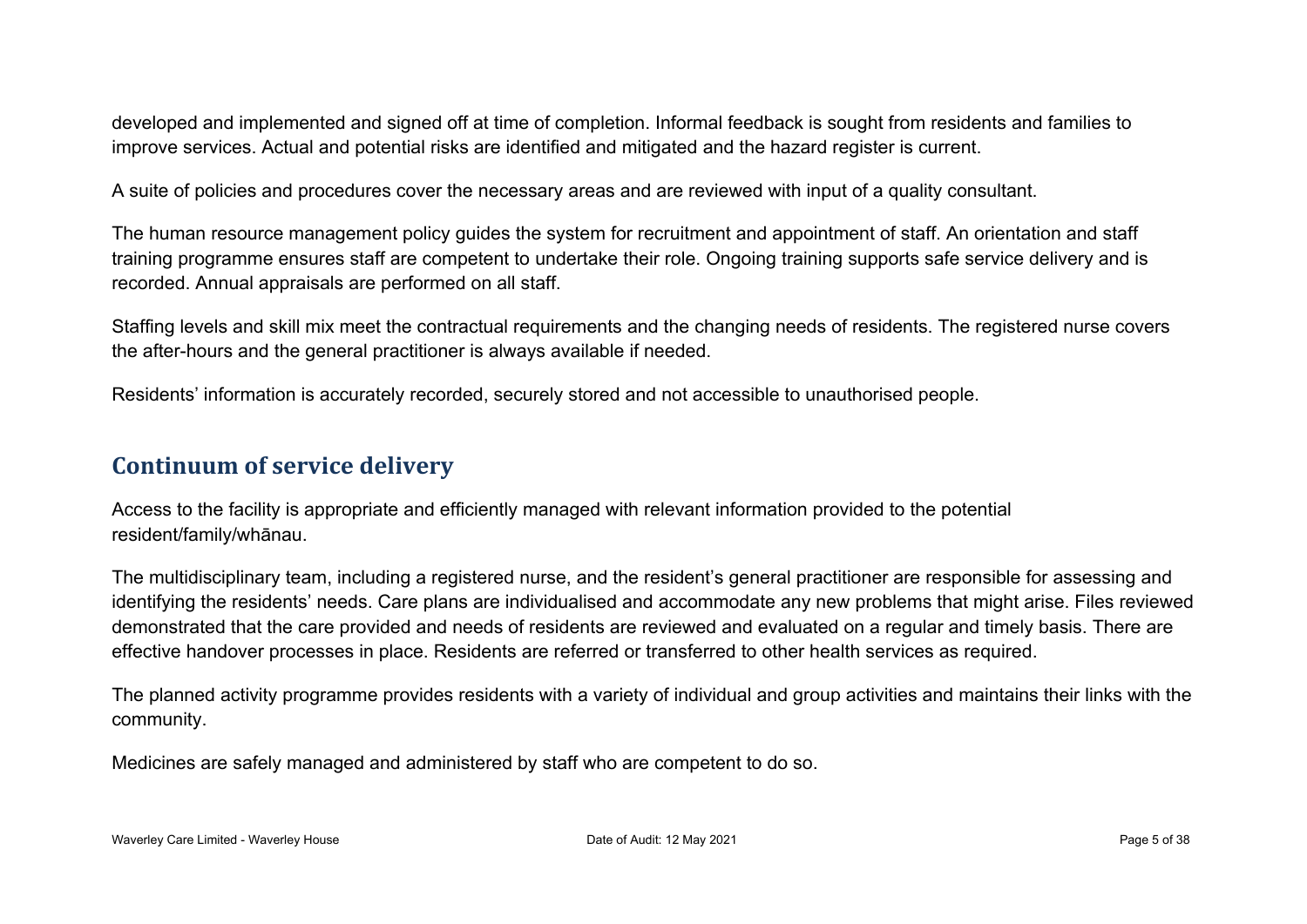Food is safely managed. Residents and family/whānau verified satisfaction with meals.

#### **Safe and appropriate environment**

The facility has been purpose built. There is single accommodation with three rooms having their own ensuite bathrooms, all of adequate size to provide personal care.

All building and plant comply with legislation and a current building warrant of fitness was displayed. A preventative and reactive maintenance programme is implemented.

Homely communal areas are spacious and maintained at a comfortable temperature. Shaded external areas with seating are available in a central courtyard.

Policies are implemented for the management of waste and hazardous substances. Personal protective equipment and clothing is provided and used by staff. Chemicals and equipment are safely stored. All laundry is undertaken onsite with systems monitored to evaluate effectiveness.

Emergency procedures are documented and displayed. Regular fire drills are completed and there is a sprinkler system and call points installed in case of fire. Access to an emergency power source is available. Residents report a timely response to call bells. Staff ensure the facility is safe each night.

#### **Restraint minimisation and safe practice**

The organisation has implemented policies and procedures that support the minimisation of restraint. No enablers and no restraints are in use at the time of audit. Restraint is only used as a last resort when all other options have been explored. Enabler use is voluntary for the safety of residents in response to individual requests. Staff receive training at orientation and annually. Those interviewed demonstrated knowledge and understanding of the restraint and enabler process.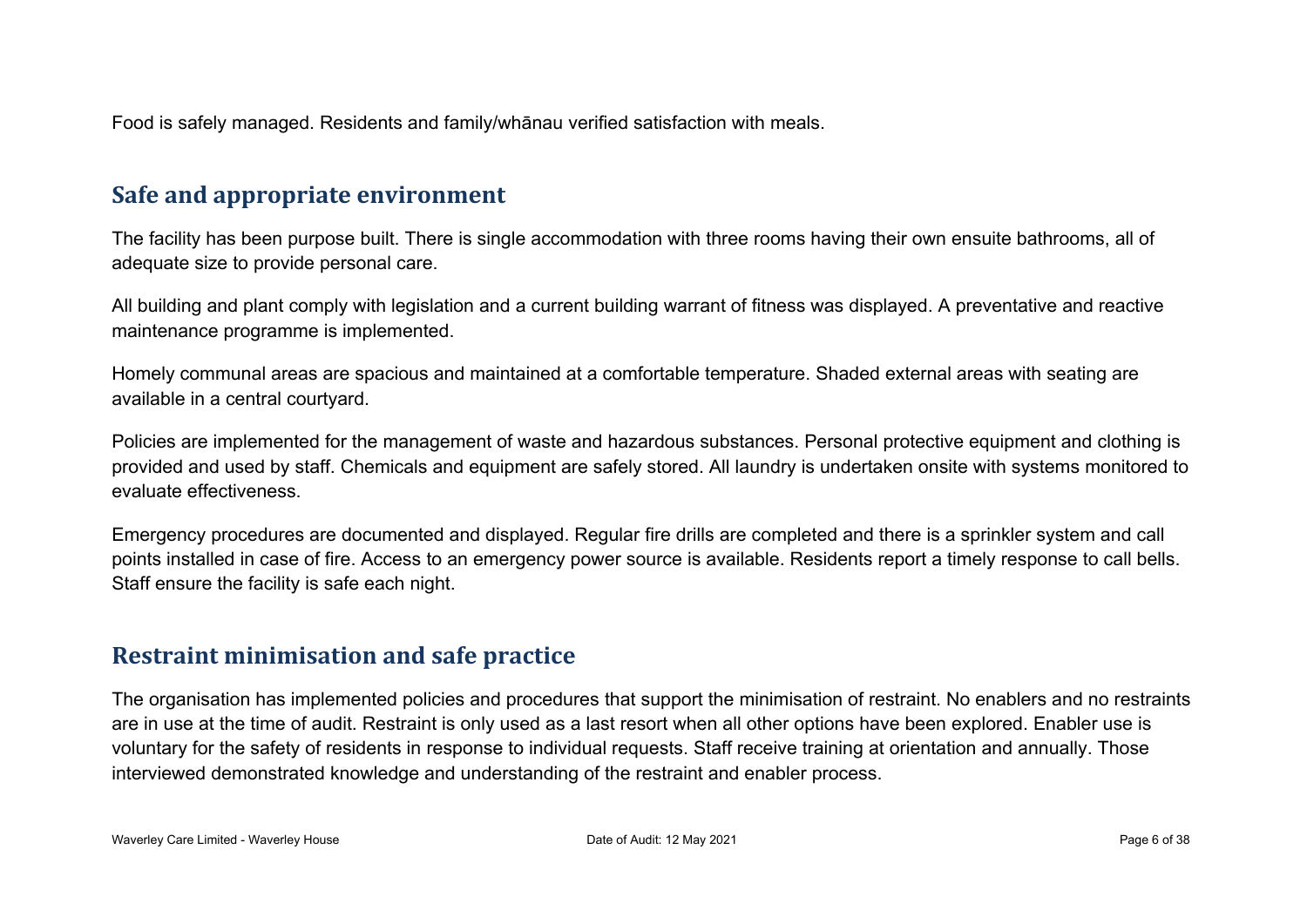#### **Infection prevention and control**

The infection prevention and control programme, led by an experienced and trained infection control coordinator/registered nurse, aims to prevent and manage infections. The programme is reviewed annually. Specialist infection prevention and control advice is accessed when needed.

Staff demonstrated good principles and practice around infection control, which is guided by relevant policies and supported with regular education.

Aged care specific infection surveillance is undertaken, and results reported through all levels of the organisation. Follow-up action is taken as and when required.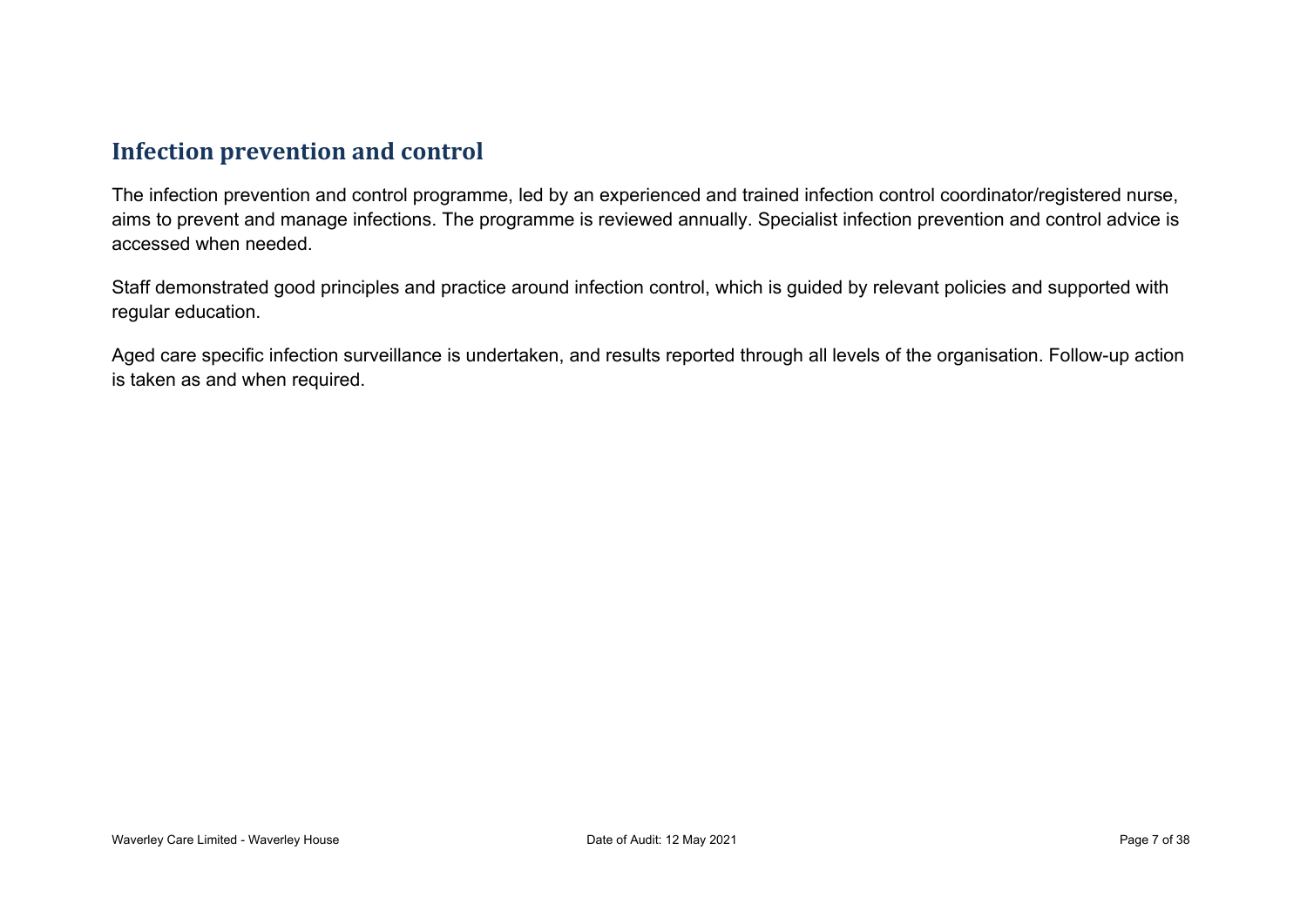### **Summary of attainment**

The following table summarises the number of standards and criteria audited and the ratings they were awarded.

| <b>Attainment</b><br>Rating | Continuous<br>Improvement<br>(CI) | <b>Fully Attained</b><br>(FA) | <b>Partially</b><br><b>Attained</b><br><b>Negligible Risk</b><br>(PA Negligible) | <b>Partially</b><br><b>Attained Low</b><br><b>Risk</b><br>(PA Low) | <b>Partially</b><br><b>Attained</b><br><b>Moderate Risk</b><br>(PA Moderate) | <b>Partially</b><br><b>Attained High</b><br><b>Risk</b><br>(PA High) | <b>Partially</b><br><b>Attained Critical</b><br><b>Risk</b><br>(PA Critical) |
|-----------------------------|-----------------------------------|-------------------------------|----------------------------------------------------------------------------------|--------------------------------------------------------------------|------------------------------------------------------------------------------|----------------------------------------------------------------------|------------------------------------------------------------------------------|
| <b>Standards</b>            |                                   | 42                            |                                                                                  |                                                                    |                                                                              |                                                                      |                                                                              |
| Criteria                    |                                   | 89                            |                                                                                  |                                                                    |                                                                              |                                                                      |                                                                              |

| <b>Attainment</b><br>Rating | <b>Unattained</b><br><b>Negligible Risk</b><br>(UA Negligible) | <b>Unattained Low</b><br><b>Risk</b><br>(UA Low) | <b>Unattained</b><br><b>Moderate Risk</b><br>(UA Moderate) | <b>Unattained High</b><br><b>Risk</b><br>(UA High) | Unattained<br><b>Critical Risk</b><br>(UA Critical) |
|-----------------------------|----------------------------------------------------------------|--------------------------------------------------|------------------------------------------------------------|----------------------------------------------------|-----------------------------------------------------|
| <b>Standards</b>            |                                                                |                                                  |                                                            |                                                    |                                                     |
| Criteria                    |                                                                |                                                  |                                                            |                                                    |                                                     |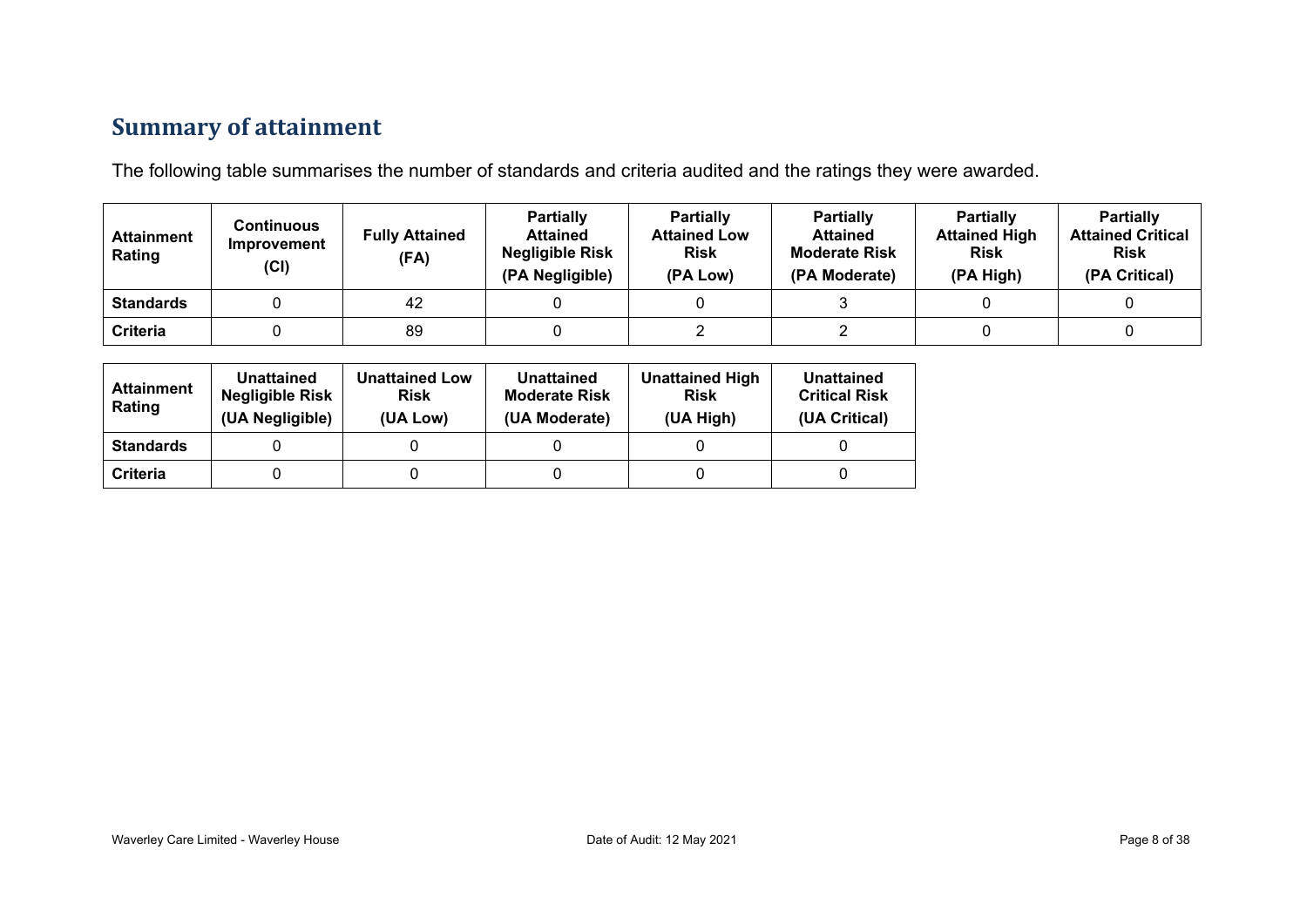# Attainment against the Health and Disability Ser vices Standar ds

The following table contains the results of all the standards assessed by the auditors at this audit. Depending on the services they provide, not all standards are relevant to all providers and not all standards are assessed at every audit.

Please note that Standard 1.3.3: Service Provision Requirements has been removed from this report, as it includes information specific to the healthcare of individual residents. Any corrective actions required relating to this standard, as a result of this audit. are retained and displayed in the next section.

For more information on the standards, please click [here](http://www.health.govt.nz/our-work/regulation-health-and-disability-system/certification-health-care-services/health-and-disability-services-standards).

For more information on the different types of audits and what they cover please click [here.](http://www.health.govt.nz/your-health/services-and-support/health-care-services/services-older-people/rest-home-certification-and-audits)

| Standard with desired outcome                                                                                                                                                                          | Attainment<br>Rating | <b>Audit Evidence</b>                                                                                                                                                                                                                                                                                                                                                                                                                                                                                                                                                                                                                                                                                                 |
|--------------------------------------------------------------------------------------------------------------------------------------------------------------------------------------------------------|----------------------|-----------------------------------------------------------------------------------------------------------------------------------------------------------------------------------------------------------------------------------------------------------------------------------------------------------------------------------------------------------------------------------------------------------------------------------------------------------------------------------------------------------------------------------------------------------------------------------------------------------------------------------------------------------------------------------------------------------------------|
| Standard 1.1.1: Consumer Rights During Service Delivery<br>Consumers receive services in accordance with consumer rights<br>legislation.                                                               | FA                   | Waverley House Rest Home (WHRH) has developed policies,<br>procedures and processes to meet its obligations in relation to the<br>Code of Health and Disability Services Consumers' Rights (the Code).<br>Staff interviewed understood the requirements of the Code and were<br>observed demonstrating respectful communication, encouraging<br>independence, providing options, and maintaining dignity and privacy.<br>Training on the Code is included as part of the orientation process for<br>all staff employed and in ongoing training. This was verified in training<br>records, with the most recent education 20 January 2021. An internal<br>audit was performed on resident's rights on 2 December 2021. |
| Standard 1.1.10: Informed Consent<br>Consumers and where appropriate their<br>$91! = $$ choofice<br>are provided with the information they need to make informed<br>choices and give informed consent. | FA                   | The registered nurse and care staff interviewed understood the<br>principles and practice of informed consent. Informed consent policies<br>provide relevant guidance to staff. Clinical files reviewed show that<br>informed consent has been gained appropriately using the<br>organisation's standard consent form, with the exception of one<br>sampled resident. Staff are liaising with this resident's family and legal                                                                                                                                                                                                                                                                                        |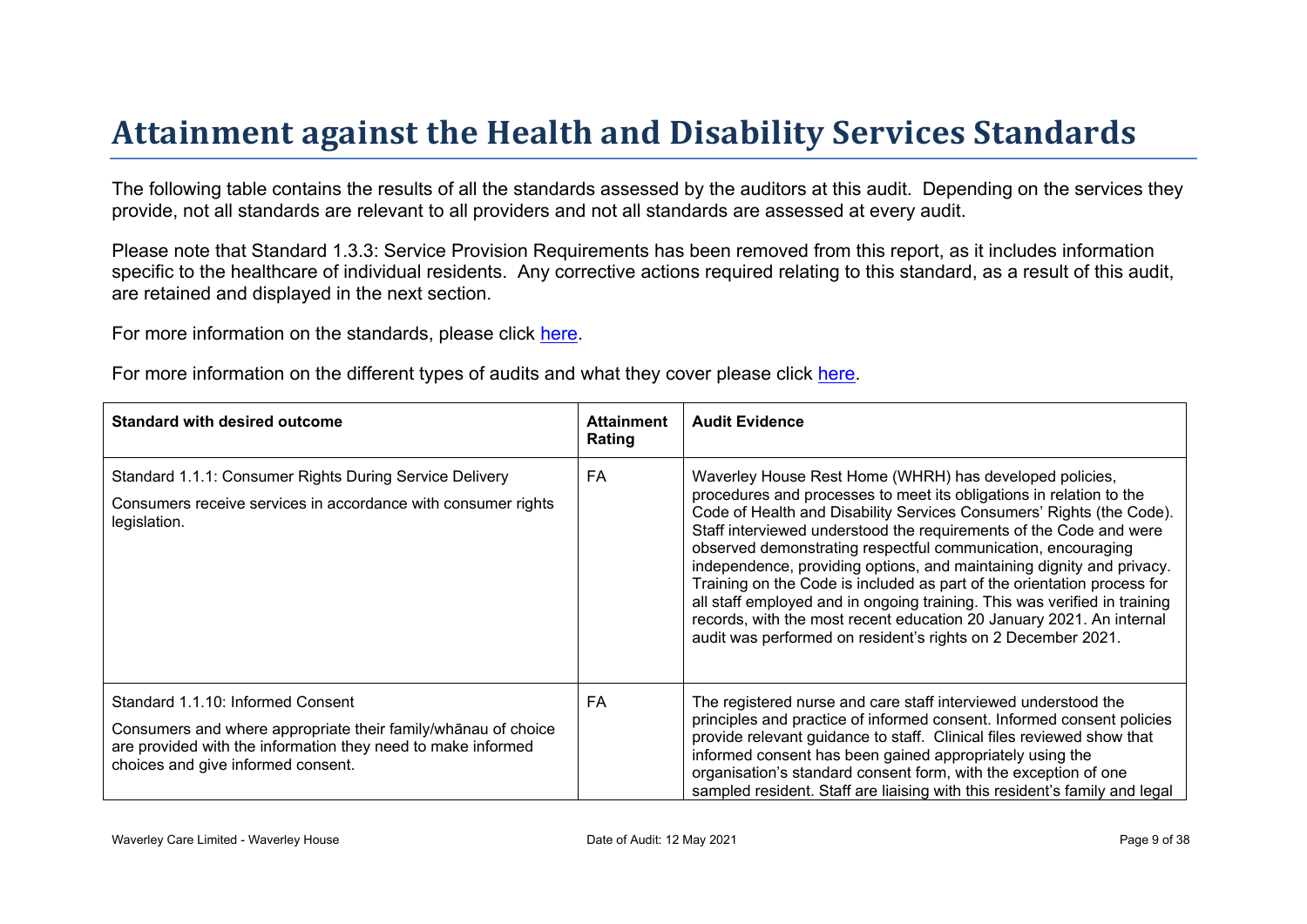|                                                                                                                                                                            |    | adviser as the resident is not competent in decision making and the<br>management team advised the enduring power of attorney<br>arrangements in place have been reported to be invalid.<br>Establishing and documenting enduring power of attorney<br>requirements and processes for residents unable to consent is defined<br>and documented, as relevant, in the resident's record. Competent<br>residents are asked if they want to be resuscitated in the event of<br>emergency, and their decision documented and communicated to<br>staff. The care staff were observed to gain consent for day-to-day<br>care. |
|----------------------------------------------------------------------------------------------------------------------------------------------------------------------------|----|------------------------------------------------------------------------------------------------------------------------------------------------------------------------------------------------------------------------------------------------------------------------------------------------------------------------------------------------------------------------------------------------------------------------------------------------------------------------------------------------------------------------------------------------------------------------------------------------------------------------|
| Standard 1.1.11: Advocacy And Support<br>Service providers recognise and facilitate the right of consumers<br>to advocacy/support persons of their choice.                 | FA | During the admission process, residents are given a copy of the Code,<br>which also includes information on the Advocacy Service. Brochures<br>related to the Advocacy Service were also displayed and available in<br>the facility. Family/whanau members and residents spoken with were<br>aware of the Advocacy Service, how to access this and their right to<br>have support persons. One resident has been recently supported by<br>independent advocacy services.                                                                                                                                               |
| Standard 1.1.12: Links With Family/Whānau And Other<br><b>Community Resources</b><br>Consumers are able to maintain links with their family/whānau and<br>their community. | FA | Residents are assisted to maximise their potential for self-help and to<br>maintain links with their family/whanau and the community by<br>attending a variety of organised outings including visits to the<br>Returned and Services Association (RSA) monthly, church, and<br>appointments with dental, audiology and optician services where<br>applicable. Linkages also occur as part of the on-site activities<br>programme including weekly communion for applicable residents,<br>entertainment and happy hour.                                                                                                 |
|                                                                                                                                                                            |    | The facility has unrestricted visiting hours and encourages visits from<br>residents' family/whanau and friends depending on the Covid-19<br>National Alert Level. At alert level two family/whanau were required to<br>phone for a time to visit the resident, and visitors not allowed at<br>National Alert Level Three and Four except if extenuating<br>circumstances. Waverly House Rest Home has established new<br>electronic communication processes to help residents and family                                                                                                                              |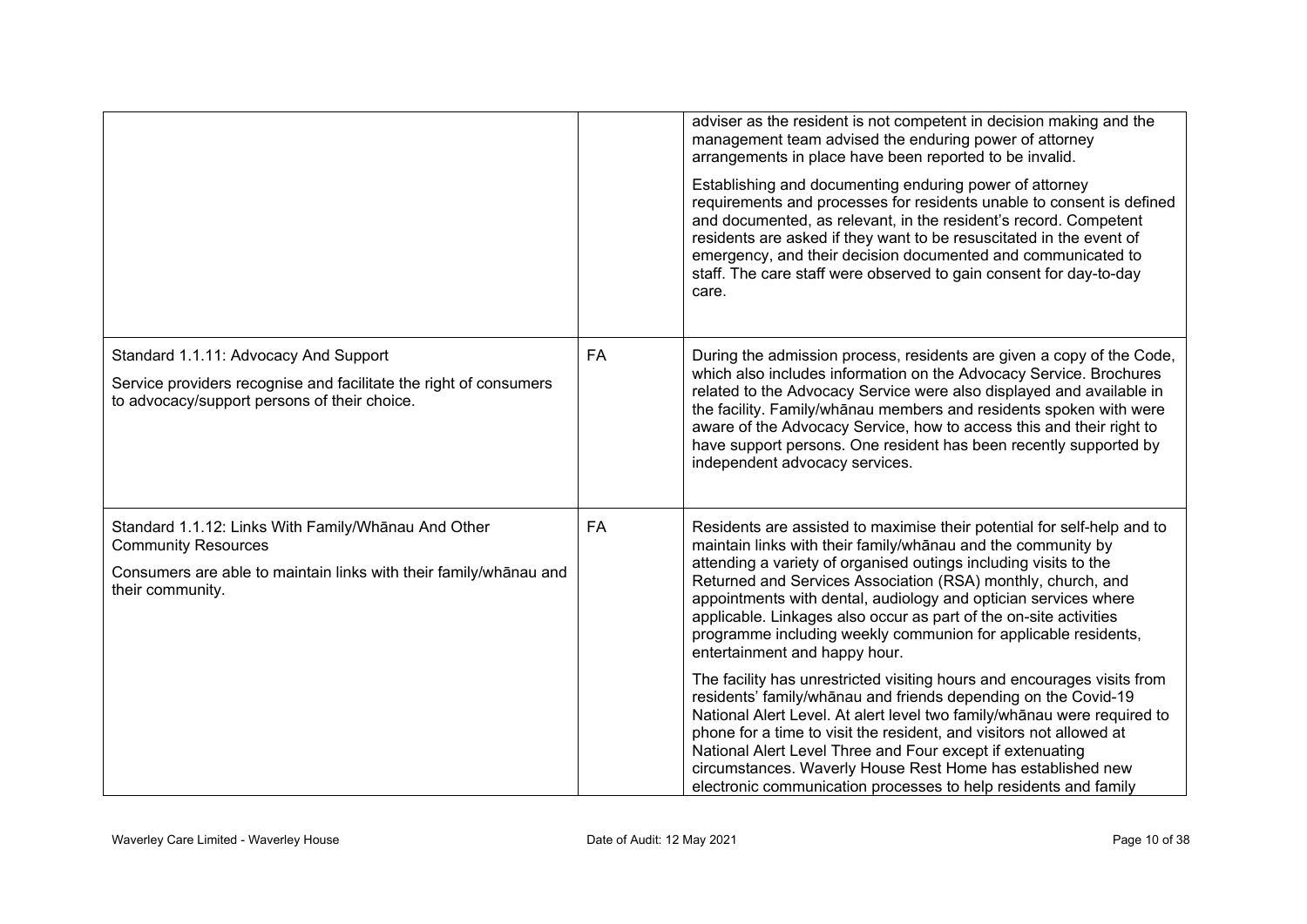|                                                                                                                                  |           | members keep connected.                                                                                                                                                                                                                                                                                                                                                                                                                                                                                                                                                                                                                                                                                                                                                                                                                                                                                                                                                                                                |
|----------------------------------------------------------------------------------------------------------------------------------|-----------|------------------------------------------------------------------------------------------------------------------------------------------------------------------------------------------------------------------------------------------------------------------------------------------------------------------------------------------------------------------------------------------------------------------------------------------------------------------------------------------------------------------------------------------------------------------------------------------------------------------------------------------------------------------------------------------------------------------------------------------------------------------------------------------------------------------------------------------------------------------------------------------------------------------------------------------------------------------------------------------------------------------------|
| Standard 1.1.13: Complaints Management<br>The right of the consumer to make a complaint is understood,<br>respected, and upheld. | FA        | The complaints policy and procedures meet the requirements of<br>consumer rights legislation. Residents and family/whanau confirmed<br>access to the complaints procedure. Complaint forms are readily<br>available as are the contact details for advocacy services.                                                                                                                                                                                                                                                                                                                                                                                                                                                                                                                                                                                                                                                                                                                                                  |
|                                                                                                                                  |           | The complaints register is maintained by the manager. Two<br>complaints have been received in the last six months and have been<br>effectively closed out. One resident has complained (serial<br>complainant) directly to the health and disability commissioner's<br>(HDC) office on numerous occasions over the last two years and the<br>manager has been in constant contact with HDC. This situation has<br>been managed effectively by both parties. Records were maintained<br>and available. This includes the nature of the complaint, actions taken<br>and outcomes. Complaints records confirm both written and verbal<br>complaints were managed as per legislative requirements. There was<br>also evidence that any concerns shared at resident meetings, or in<br>surveys, were followed up appropriately.<br>Staff interviewed were fully informed about complaints management<br>and knew how to locate the complaint/compliment forms. Compliments<br>were shared with staff at the staff meetings. |
| Standard 1.1.2: Consumer Rights During Service Delivery<br>Consumers are informed of their rights.                               | <b>FA</b> | Residents and family/whanau members interviewed report being made<br>aware of the Code and the Nationwide Health and Disability Advocacy<br>Service (Advocacy Service) as part of the admission information<br>provided, discussion with the registered nurse (RN) and managers.<br>The Code is displayed in the entry and another area along with<br>information on advocacy services. One resident has been supported<br>by advocacy services.                                                                                                                                                                                                                                                                                                                                                                                                                                                                                                                                                                       |
|                                                                                                                                  |           | The prospective provider interviewed has a good knowledge of the<br>Health and Disability Consumer Rights (the Code) and the Aged<br>Related Residential Care (ARRC) contract requirements, and how to<br>ensure these are implemented into aged residential care services. In<br>addition to understanding the Code the prospective buyer is fully                                                                                                                                                                                                                                                                                                                                                                                                                                                                                                                                                                                                                                                                    |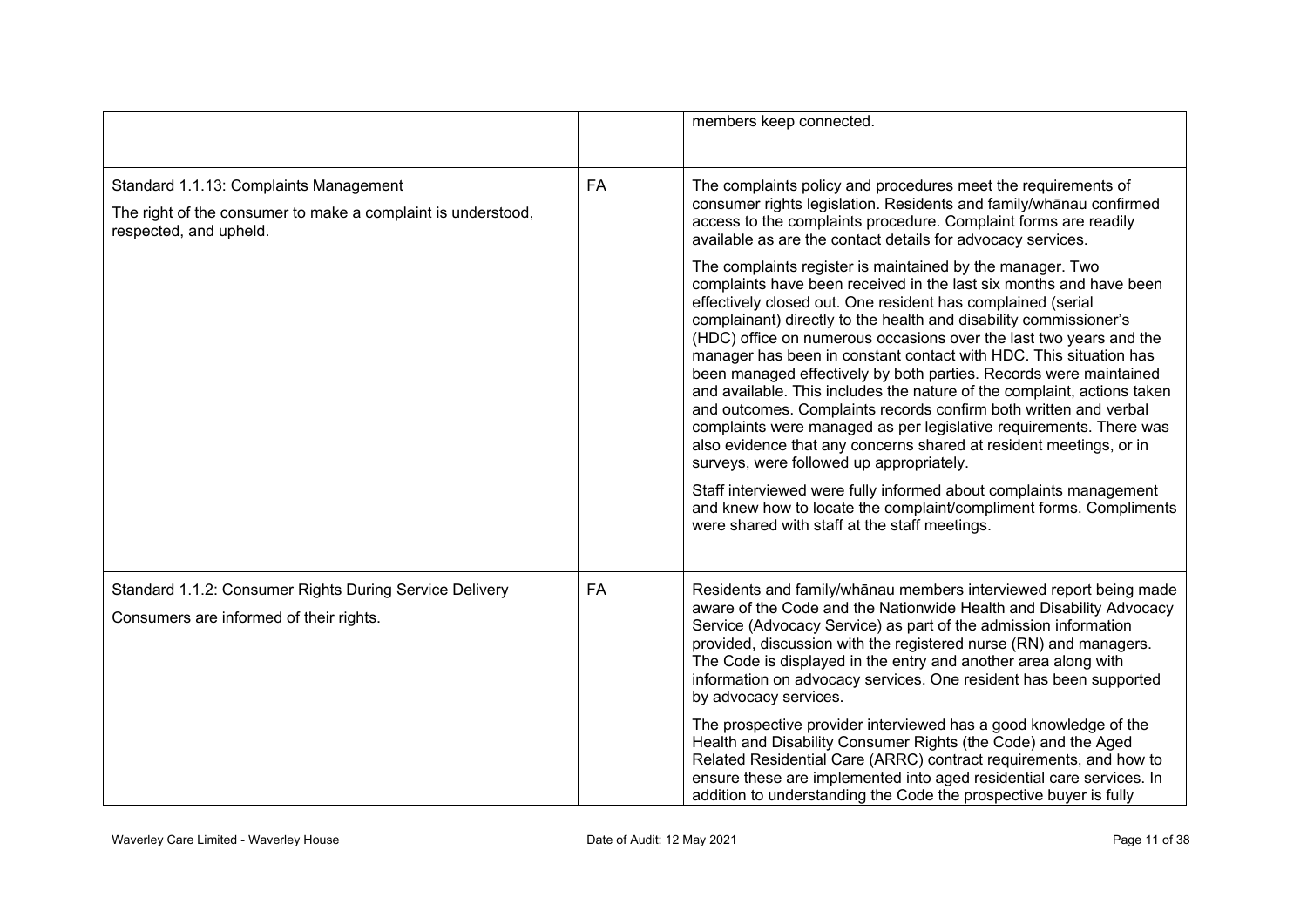|                                                                                                                                         |           | informed about the Nationwide Health and Disability Advocacy Service<br>and how to contact this service for a resident and/or family if required.                                                                                                                                                                                                                                                                                                                                                                                                                                                                                            |
|-----------------------------------------------------------------------------------------------------------------------------------------|-----------|----------------------------------------------------------------------------------------------------------------------------------------------------------------------------------------------------------------------------------------------------------------------------------------------------------------------------------------------------------------------------------------------------------------------------------------------------------------------------------------------------------------------------------------------------------------------------------------------------------------------------------------------|
| Standard 1.1.3: Independence, Personal Privacy, Dignity, And<br>Respect<br>Consumers are treated with respect and receive services in a | <b>FA</b> | Residents and families/whanau confirmed that they receive services in<br>a manner that has regard for their dignity, privacy, sexuality, spirituality<br>and choices.                                                                                                                                                                                                                                                                                                                                                                                                                                                                        |
| manner that has regard for their dignity, privacy, and<br>independence.                                                                 |           | Staff were observed to maintain privacy throughout the audit. All<br>residents have a private room, except a married couple that were<br>admitted to Waverley House Rest Home and one of the key admission<br>considerations was that the couple could share a room which is of<br>appropriate size for two residents to share.                                                                                                                                                                                                                                                                                                              |
|                                                                                                                                         |           | Residents are encouraged to maintain their independence by<br>engaging in community activities as part of the activities programme or<br>with family or friends. Care plans included documentation related to<br>the resident's abilities, and strategies to maximise independence.                                                                                                                                                                                                                                                                                                                                                          |
|                                                                                                                                         |           | Records reviewed confirmed that each resident's individual cultural,<br>religious and social needs, values and beliefs had been identified, and<br>documented and incorporated into their care plan with one exception<br>(refer to 1.3.3.3). Despite this, the residents' needs were being met as<br>the resident's care needs had been communicated to staff via other<br>processes.                                                                                                                                                                                                                                                       |
|                                                                                                                                         |           | Staff understood the service's policy on abuse and neglect, including<br>what to do should there be any signs. Education on abuse and neglect<br>was confirmed to occur during orientation and as part of the ongoing<br>education programme, most recently on 1 February 2020. The<br>family/whanau members interviewed were very satisfied with the care<br>their family member is receiving with feedback on the staffs 'endless<br>patience', 'caring', and 'kind interactions' with residents. Family/<br>whānau members stated they have never observed any interactions<br>between staff and residents that have caused them concern. |
| Standard 1.1.4: Recognition Of Māori Values And Beliefs<br>Consumers who identify as Maori have their health and disability             | FA        | There is a current Māori health plan. Guidance on tikanga best<br>practice is available. One staff member is reported to identify as Māori.                                                                                                                                                                                                                                                                                                                                                                                                                                                                                                  |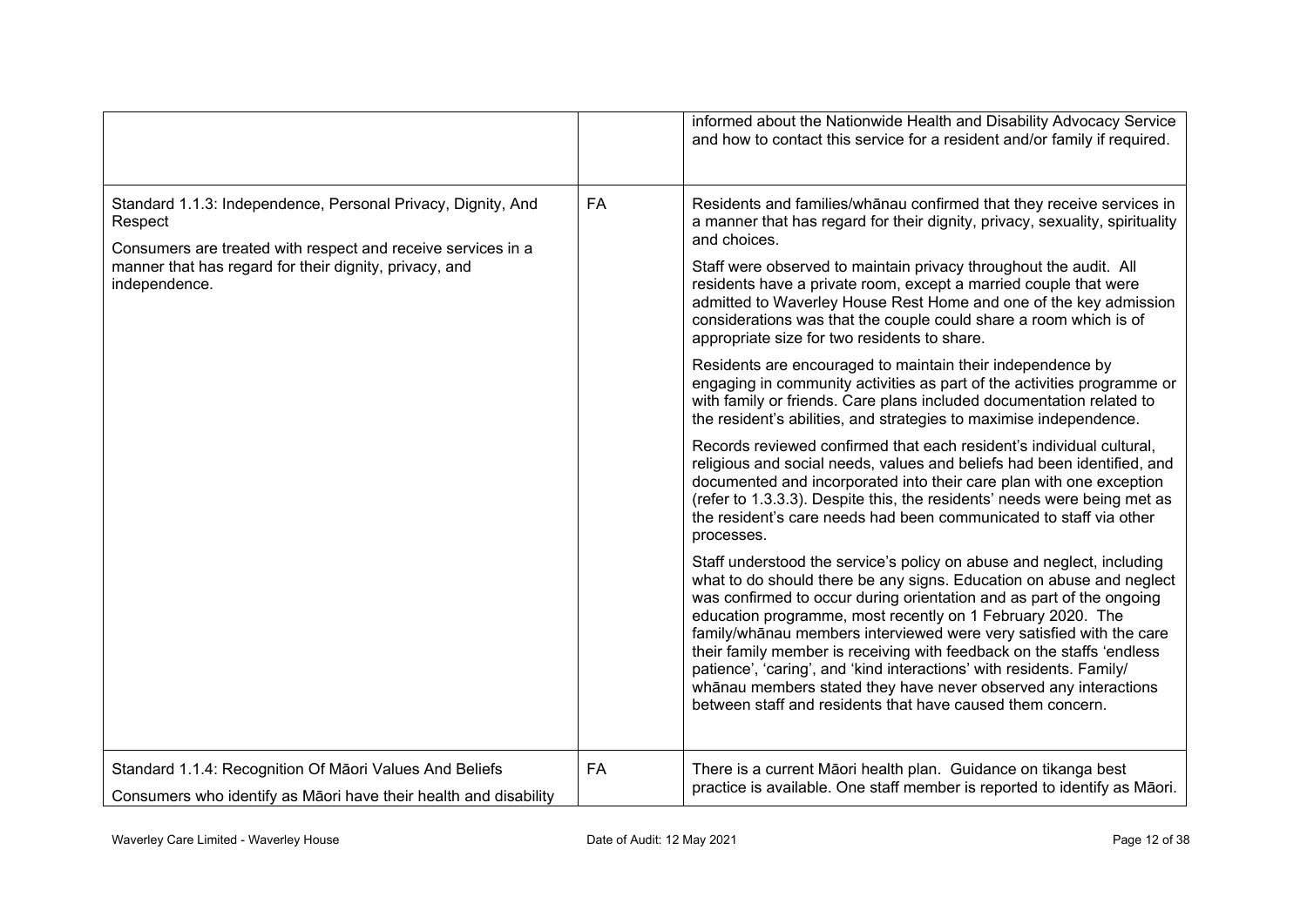| needs met in a manner that respects and acknowledges their<br>individual and cultural, values and beliefs.                                                                                                                      |    | Two residents who identify as Māori have not identified any individual<br>needs, although are provided with opportunity during the admission<br>and ongoing assessment processes and care plan development and<br>review. The principles of the Treaty of Waitangi are incorporated into<br>day-to-day practice, as is the importance of whanau. The whanau of a<br>Māori resident interviewed reported that staff were respectful in their<br>interactions and met all the resident's needs.<br>Staff are provided with training on the Treaty of Waitangi and the<br>provision of culturally appropriate care as part of the orientation and<br>ongoing education programme. This training last occurred in March<br>2019,                                                                              |
|---------------------------------------------------------------------------------------------------------------------------------------------------------------------------------------------------------------------------------|----|-----------------------------------------------------------------------------------------------------------------------------------------------------------------------------------------------------------------------------------------------------------------------------------------------------------------------------------------------------------------------------------------------------------------------------------------------------------------------------------------------------------------------------------------------------------------------------------------------------------------------------------------------------------------------------------------------------------------------------------------------------------------------------------------------------------|
| Standard 1.1.6: Recognition And Respect Of The Individual's<br>Culture, Values, And Beliefs<br>Consumers receive culturally safe services which recognise and<br>respect their ethnic, cultural, spiritual values, and beliefs. | FA | Residents verified that they were consulted on their individual culture,<br>values and beliefs and that staff respected these. Resident's personal<br>preferences required interventions and special needs were included in<br>care plans reviewed. The exception is noted in 1.3.3.3. Examples<br>included preferred getting up and bedtimes, frequency of showers and<br>the time of the day these were preferred. Residents and<br>family/whānau members confirm they are consulted about their<br>individual needs and preferences and individual needs are being met<br>in a timely manner. Staff confirm they are provided with information by<br>the registered nurse on individual resident spiritual, cultural and other<br>needs as part of the admission and ongoing care plan review process. |
| Standard 1.1.7: Discrimination<br>Consumers are free from any discrimination, coercion,<br>harassment, sexual, financial, or other exploitation.                                                                                | FA | Residents and family/whanau members interviewed stated that<br>residents were free from any type of discrimination, harassment or<br>exploitation and felt safe. The induction process for staff includes<br>education related to professional boundaries, expected behaviours<br>and the Code of Conduct. Staff are guided by policies and procedures<br>and demonstrated a clear understanding of the process they would<br>follow, should they suspect any form of exploitation.                                                                                                                                                                                                                                                                                                                       |
| Standard 1.1.8: Good Practice                                                                                                                                                                                                   | FA | The service encourages and promotes good practice by seeking input                                                                                                                                                                                                                                                                                                                                                                                                                                                                                                                                                                                                                                                                                                                                        |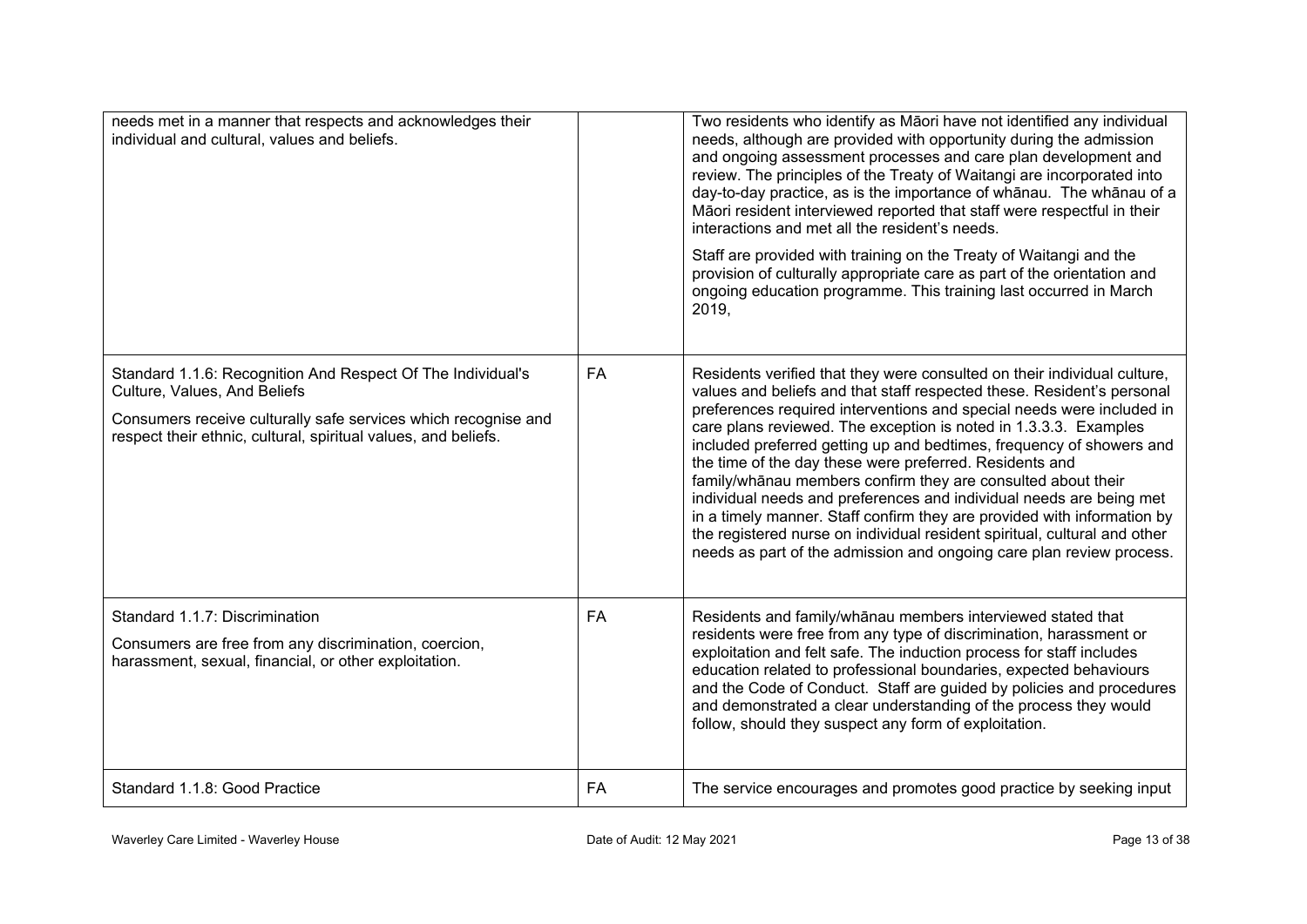| Consumers receive services of an appropriate standard.                                                                                                        |    | from external specialist services and allied health professionals, for<br>example, geriatrician and mental health services for older persons as<br>and when required. Staff are provided with regular ongoing education<br>at each staff meeting. Policies and procedures are available to guide<br>staff practice. A new policy related to the Covid-19 vaccination<br>programme is available for staff.                                                                                                                                                                                                                                                                                               |
|---------------------------------------------------------------------------------------------------------------------------------------------------------------|----|---------------------------------------------------------------------------------------------------------------------------------------------------------------------------------------------------------------------------------------------------------------------------------------------------------------------------------------------------------------------------------------------------------------------------------------------------------------------------------------------------------------------------------------------------------------------------------------------------------------------------------------------------------------------------------------------------------|
|                                                                                                                                                               |    | The general practitioner (GP) confirmed the service sought prompt<br>and appropriate medical intervention when required and were<br>responsive to medical requests.                                                                                                                                                                                                                                                                                                                                                                                                                                                                                                                                     |
|                                                                                                                                                               |    | Other examples of good practice observed included staff working to<br>de-escalate residents with changes in behaviour in a kind and prompt<br>manner. Although the resident audited using tracer methodology care<br>plan did not include sufficient detail on triggers and de-escalation<br>strategies for individual residents' behaviour, staff were familiar with<br>individual residents needs and were working together to provide timely<br>and appropriate care.                                                                                                                                                                                                                                |
| Standard 1.1.9: Communication<br>Service providers communicate effectively with consumers and<br>provide an environment conducive to effective communication. | FA | Residents and family members are asked on admission about what<br>events they want to be notified about and the timeframes for any<br>communications. This information is subsequently noted in individual<br>resident care plans. Residents and family/whanau members stated<br>they were kept well informed about any changes to their/their relative's<br>status, were advised in a timely manner about any incidents or<br>accidents and outcomes of regular and any urgent medical reviews.<br>This was supported in residents' records reviewed. Staff understood<br>the principles of open disclosure, which are supported by policies and<br>procedures that meet the requirements of the Code. |
|                                                                                                                                                               |    | Staff know how to access interpreter services, although cannot recall<br>when this has been required due to all residents able to speak<br>English.                                                                                                                                                                                                                                                                                                                                                                                                                                                                                                                                                     |
|                                                                                                                                                               |    | Staff have been provided with training on open disclosure 20 January<br>2021.                                                                                                                                                                                                                                                                                                                                                                                                                                                                                                                                                                                                                           |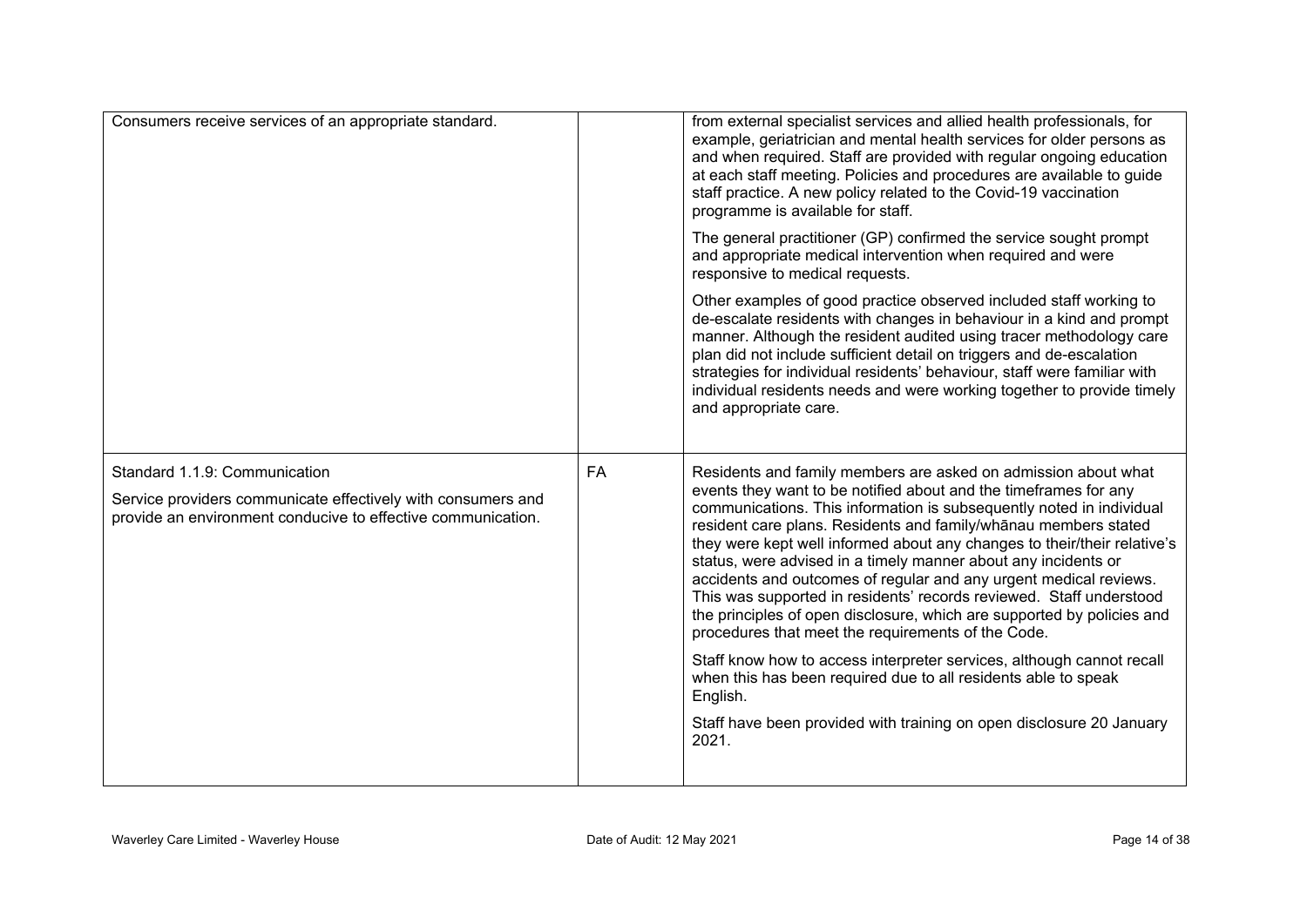| Standard 1.2.1: Governance<br>The governing body of the organisation ensures services are<br>planned, coordinated, and appropriate to the needs of consumers. | FA | Waverley Aged Care Limited is a 20 bed purpose built facility owned<br>by the manager. The manager has owned this facility for seventeen<br>years (17) and was present for this provisional audit. The manager<br>has an extensive background in the management of health and<br>disability services. The manager is a registered maternity nurse who<br>does not hold an annual practising certificate. The manager is<br>supported by an administration manager with a background in<br>administration and accounts and has extensive knowledge of this<br>service.                                                                                                                                                              |
|---------------------------------------------------------------------------------------------------------------------------------------------------------------|----|------------------------------------------------------------------------------------------------------------------------------------------------------------------------------------------------------------------------------------------------------------------------------------------------------------------------------------------------------------------------------------------------------------------------------------------------------------------------------------------------------------------------------------------------------------------------------------------------------------------------------------------------------------------------------------------------------------------------------------|
|                                                                                                                                                               |    | A current business plan is documented. A mission statement and<br>service philosophy are documented and also displayed in the facility.<br>An updated current organisational chart was sighted. Organisational<br>performance is monitored through inputs, outputs and quality activities<br>appropriate for the size and nature of this rest home service.<br>Management discussions on occupancy, staffing, health and safety,<br>adverse events and business planning occur in an informal manner.                                                                                                                                                                                                                              |
|                                                                                                                                                               |    | Waverley rest home is certified to provide 20 rest home beds. The<br>service holds contracts with the DHB for rest home level care 18<br>residents on the day of the audit, mental health with two residents and<br>respite level care. No residents were receiving respite care.                                                                                                                                                                                                                                                                                                                                                                                                                                                  |
|                                                                                                                                                               |    | The pre-determined lead in time when the sale of the facility is<br>completed is planned. A documented Strategic Objectives and Quality<br>Improvement Plan for Waverley House has been prepared. The<br>tentative settlement date has not been confirmed as yet but is<br>proposed for 28 June 2021. The prospective buyer is awaiting an<br>appointment with the DHB at the time of this audit. A strategic plan<br>and operational goals/projects for 2021 - 2022 are clearly outlined.<br>The prospective buyer interviewed stated there are no immediate<br>plans to make changes. Staff have been fully informed one week ago<br>of the prospective sale of the business. Families and residents have<br>also been notified. |
| Standard 1.2.2: Service Management<br>The organisation ensures the day-to-day operation of the service                                                        | FA | The manager is supported by a full time administrator and clinically by<br>an experienced registered nurse who also works full time. The<br>registered nurse has worked at this facility since 2014 and is able to                                                                                                                                                                                                                                                                                                                                                                                                                                                                                                                 |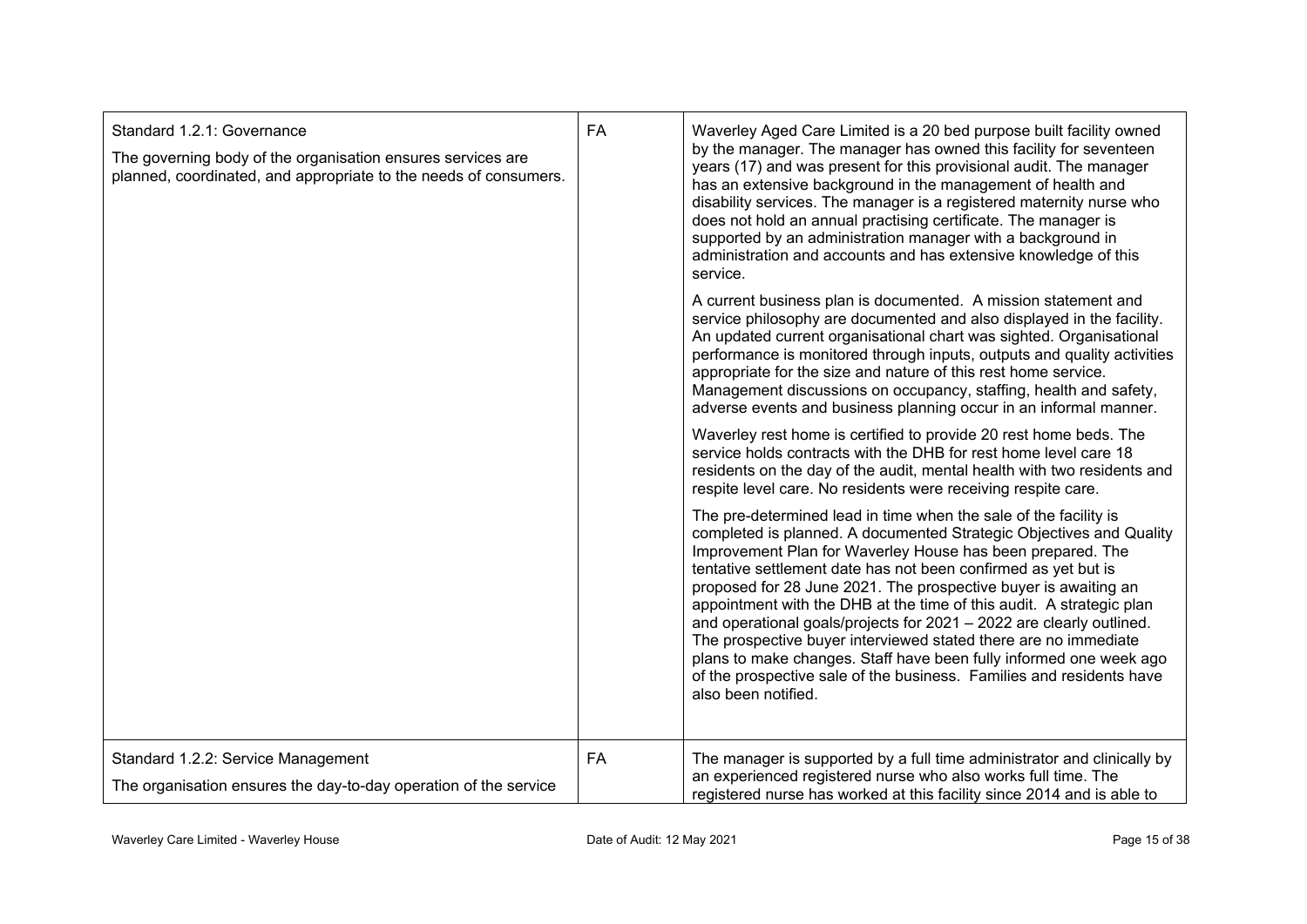| is managed in an efficient and effective manner which ensures the<br>provision of timely, appropriate, and safe services to consumers.                                                                                   |    | perform the manager's role during a temporary absence. The manager<br>has met the requirements for ongoing management education<br>annually and attends meetings and education provided through the<br>HBDHB. A nurse practitioner is also available from the DHB for<br>additional clinical advice if required.                                                                                                                                                                                                                                                                                                                                                                       |
|--------------------------------------------------------------------------------------------------------------------------------------------------------------------------------------------------------------------------|----|----------------------------------------------------------------------------------------------------------------------------------------------------------------------------------------------------------------------------------------------------------------------------------------------------------------------------------------------------------------------------------------------------------------------------------------------------------------------------------------------------------------------------------------------------------------------------------------------------------------------------------------------------------------------------------------|
|                                                                                                                                                                                                                          |    | The established transitional plans were reviewed with the prospective<br>buyer and evidenced no immediate changes are planned. The<br>prospective buyers (three directors) will own the facility but one will<br>take on the role of the facility manager/RN. This role is not new as the<br>prospective buyer interviewed has worked in a large aged residential<br>care facility (98 beds) for the last six years in the role of quality<br>manger/RN being responsible for human resource management,<br>quality management and education for all 120 staff. This role was<br>increasing over the last two years                                                                    |
|                                                                                                                                                                                                                          |    | The prospective buyer interviewed stated that all staff will be<br>interviewed individually and offered a new individual employment<br>contract. New position descriptions have been developed in readiness<br>for implementation for each designated role.                                                                                                                                                                                                                                                                                                                                                                                                                            |
| Standard 1.2.3: Quality And Risk Management Systems<br>The organisation has an established, documented, and<br>maintained quality and risk management system that reflects<br>continuous quality improvement principles. | FA | There is a documented and implemented basic quality and risk<br>management plan which is compliant to requirements. Ongoing work<br>has continued to ensure that the required policies and procedures are<br>documented and current. A quality consultant is contracted to ensure<br>this occurs in a timely manner. There is a document control policy and<br>procedure.                                                                                                                                                                                                                                                                                                              |
|                                                                                                                                                                                                                          |    | A schedule is maintained of all monitoring and performance<br>requirements. This includes the implementation of routine internal<br>audits. Corrective action plans are developed and implemented and<br>signed off when issues are completed. Quality related data is collated<br>and any trends are identified. Quality data is discussed at the staff<br>meetings held monthly. An education session occurs at all staff<br>meetings and internal audits are discussed. A resident/relative survey<br>was last completed in May 2019 with positive outcomes and a high<br>level of satisfaction overall. Continuous quality improvement is<br>encouraged and promoted at all times. |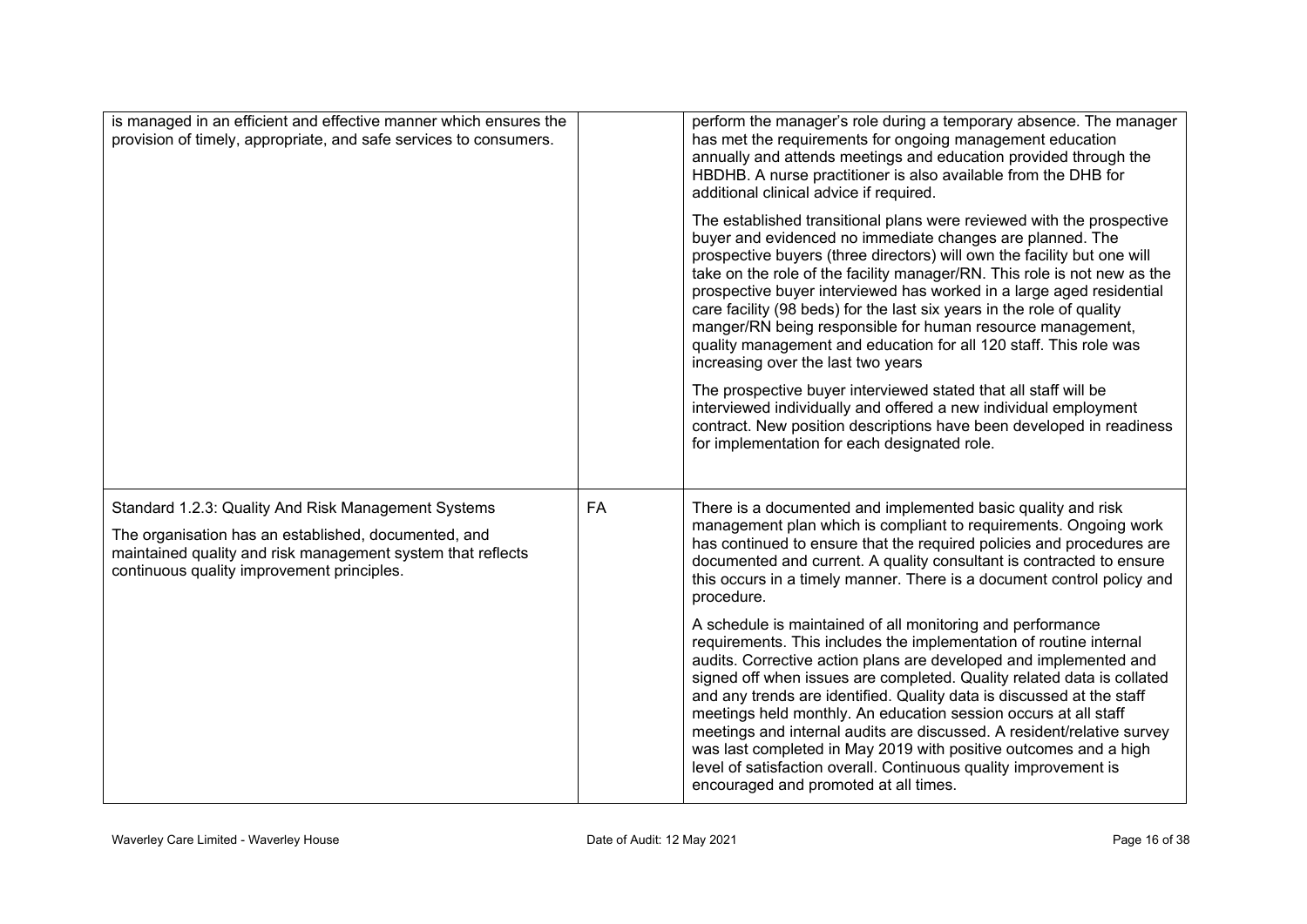|                                                                                                                                                                                                                                                     |    | A risk management framework and register are documented. Risk<br>management process is discussed in the Waverley House business<br>plan reviewed. Recent health and safety meeting minutes confirmed<br>discussions regarding pandemic planning, emergency planning,<br>environmental assessment and hazard.<br>The prospective buyer interviewed stated that the meeting timeframes<br>already arranged for the year and the educational calendar developed<br>and implemented will not be changed for 2021. Continuity of service<br>provision is being encouraged by management and staff during this<br>transitional time. The prospective facility manger/RN explained that<br>the quality improvement plan will be reviewed at time of takeover as<br>needed in consultation with the other two directors. Planning of<br>activities that will contribute to continuous improvement will continue.                              |
|-----------------------------------------------------------------------------------------------------------------------------------------------------------------------------------------------------------------------------------------------------|----|---------------------------------------------------------------------------------------------------------------------------------------------------------------------------------------------------------------------------------------------------------------------------------------------------------------------------------------------------------------------------------------------------------------------------------------------------------------------------------------------------------------------------------------------------------------------------------------------------------------------------------------------------------------------------------------------------------------------------------------------------------------------------------------------------------------------------------------------------------------------------------------------------------------------------------------|
| Standard 1.2.4: Adverse Event Reporting<br>All adverse, unplanned, or untoward events are systematically<br>recorded by the service and reported to affected consumers and<br>where appropriate their family/whanau of choice in an open<br>manner. | FA | There is a policy and procedure on adverse events. This includes the<br>reporting, collating, trend analysis and reportable events. The policy<br>references the open disclosure process. All staff have access to<br>incident reporting forms. Clinically related incidents and accidents are<br>forwarded to the registered nurse. Incidents and accidents are<br>monitored by type, time and location. This provides sufficient data to<br>identify trends and develop targeted corrective actions.<br>Incidents/accidents are reported back to staff at the monthly staff<br>meetings as evident in the meeting minutes reviewed. Samples of<br>progress notes confirmed that the required records had been<br>documented and family contacts made. The original incident forms are<br>retained in the individual resident's records. The required first aid<br>measures were undertaken and observations noted (refer to 1.3.8). |
|                                                                                                                                                                                                                                                     |    | There has been no Section 31 notices or other incidents/adverse<br>events reported to any external agencies in the last twelve months.                                                                                                                                                                                                                                                                                                                                                                                                                                                                                                                                                                                                                                                                                                                                                                                                |
|                                                                                                                                                                                                                                                     |    | At this provisional audit there are currently no legislative or compliance<br>issues that are impacting on the service at the time of the audit. The<br>prospective buyer interviewed is fully informed of the legislative and<br>district health board requirements and obligations in meeting this<br>standard.                                                                                                                                                                                                                                                                                                                                                                                                                                                                                                                                                                                                                     |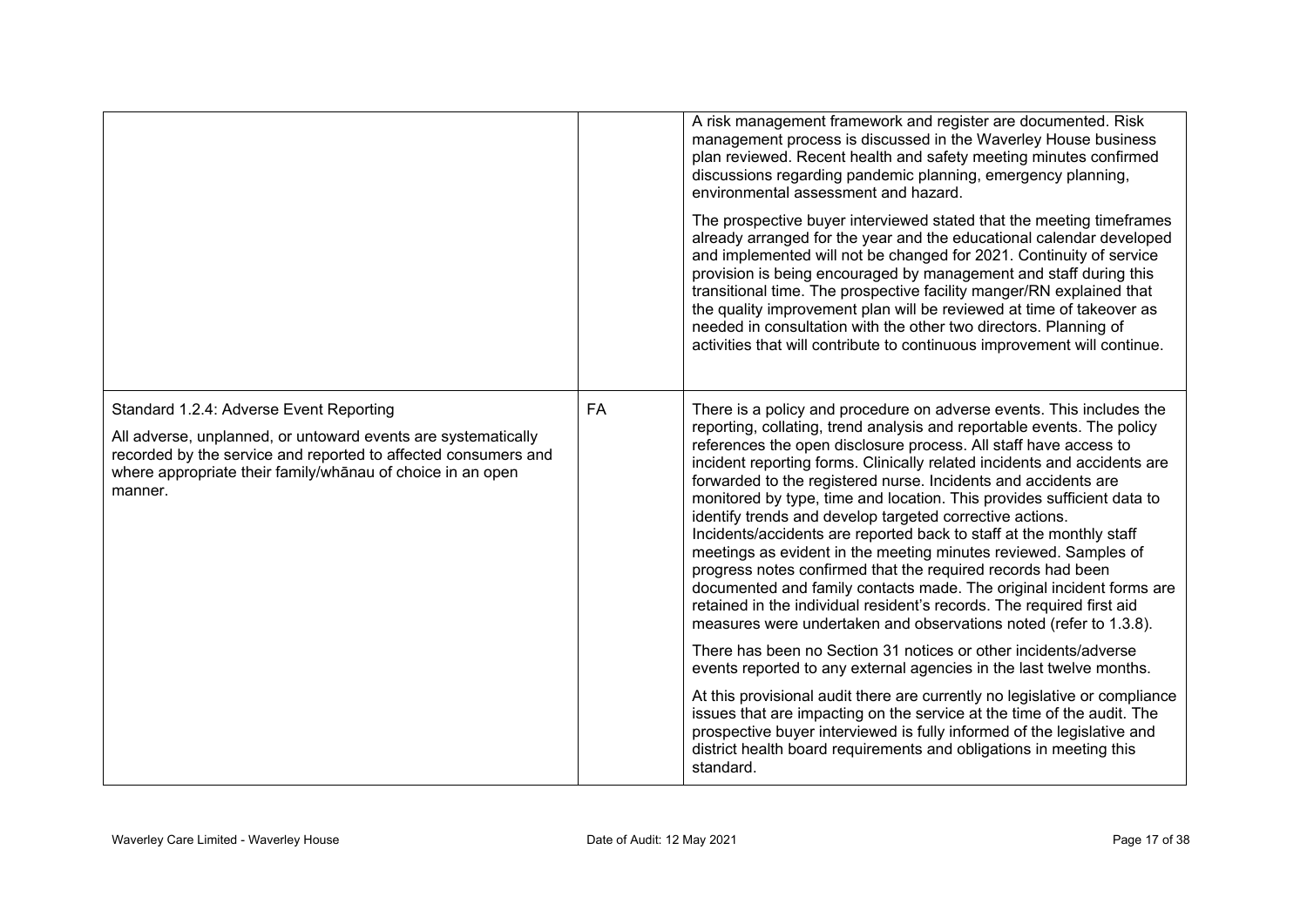| Standard 1.2.7: Human Resource Management<br>Human resource management processes are conducted in<br>accordance with good employment practice and meet the<br>requirements of legislation. | <b>FA</b> | There are policies and procedures in relation to human resource<br>management which comply with current good employment practice.<br>There is a process for recruitment screening and the validation of<br>professional qualifications. Staff receive an orientation to the facility<br>and to their respective role. The orientation programme includes the<br>essential components of service delivery, including emergency<br>procedures. A buddy programme is implemented and records are<br>maintained. There is health and safety included in the orientation<br>programme and infection prevention and control.           |
|--------------------------------------------------------------------------------------------------------------------------------------------------------------------------------------------|-----------|----------------------------------------------------------------------------------------------------------------------------------------------------------------------------------------------------------------------------------------------------------------------------------------------------------------------------------------------------------------------------------------------------------------------------------------------------------------------------------------------------------------------------------------------------------------------------------------------------------------------------------|
|                                                                                                                                                                                            |           | Staff records validated the processes were followed and annual staff<br>appraisals are undertaken and the dates recorded.                                                                                                                                                                                                                                                                                                                                                                                                                                                                                                        |
|                                                                                                                                                                                            |           | Skills and knowledge for each position are documented in job<br>descriptions reviewed. Job descriptions outline accountability,<br>responsibility and authority. The role of senior caregiver is introduced<br>with four of eight caregivers attaining this level.                                                                                                                                                                                                                                                                                                                                                               |
|                                                                                                                                                                                            |           | Staff training policy and procedures includes the required DHB topics.<br>The 2021 staff training plan was sighted. Medication competencies are<br>completed for all senior care givers annually. Eight care givers are<br>employed and all are level three or level four. The registered nurse<br>has completed all relevant training to maintain the annual practising<br>certificate requirements for Nursing Council New Zealand (NCNZ) and<br>to meet the needs of being the sole registered nurse employed at this<br>facility. The registered nurse is trained to complete the interRAI<br>assessments for all residents. |
|                                                                                                                                                                                            |           | The prospective buyer interviewed stated that no changes in<br>employment practice and all legislative requirements will be met. It<br>was verified that current staffing of the facility will not decrease at time<br>of the handover. The full time registered nurse position will roll over<br>but will be reviewed in discussion with the registered nurse (RN)<br>during interview. The facility manager/RN will provide the education<br>programme with support of the registered nurse.                                                                                                                                   |
|                                                                                                                                                                                            |           |                                                                                                                                                                                                                                                                                                                                                                                                                                                                                                                                                                                                                                  |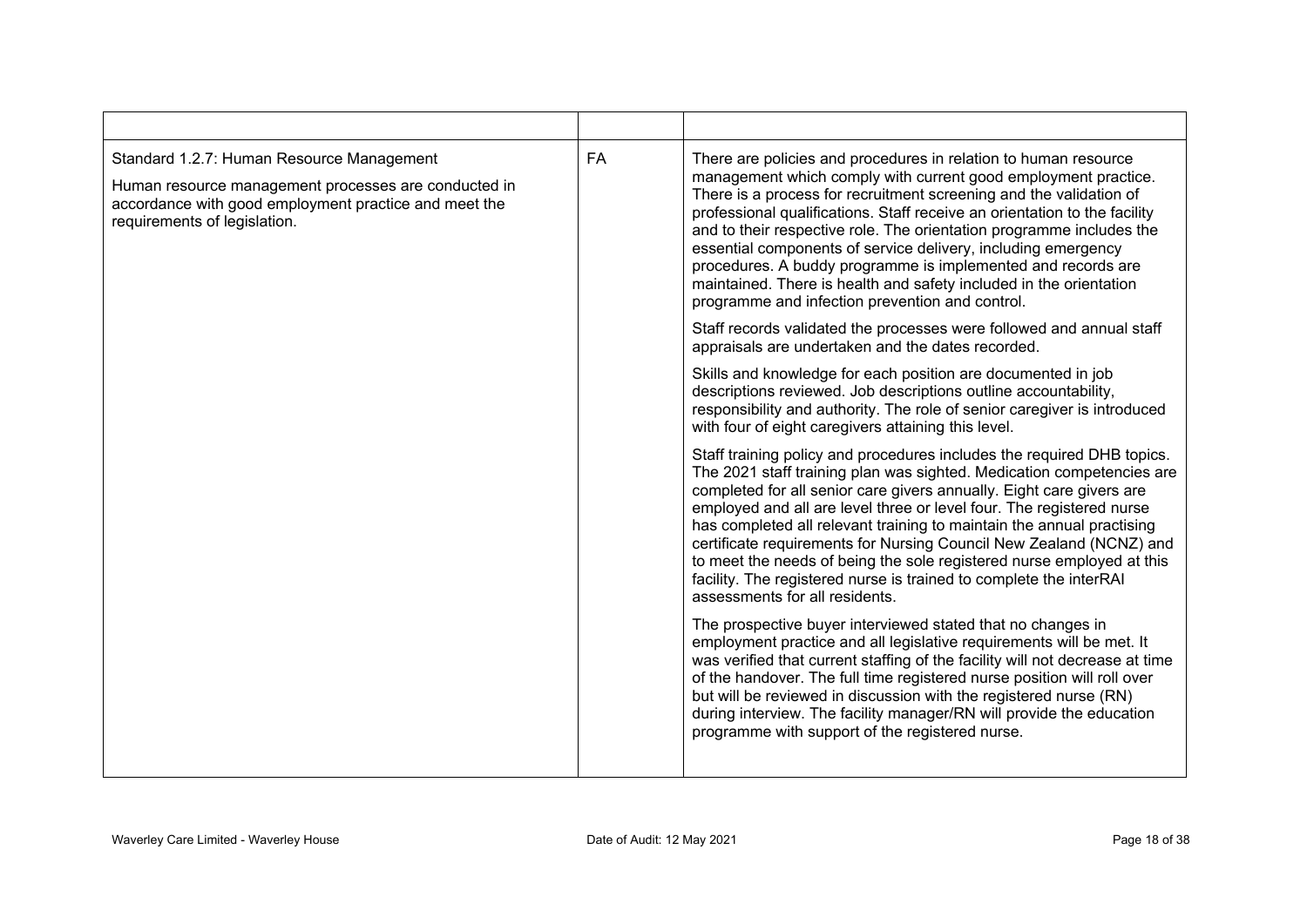| Standard 1.2.8: Service Provider Availability<br>Consumers receive timely, appropriate, and safe service from<br>suitably qualified/skilled and/or experienced service providers.      | FA | This is a small facility with a total of 17 staff employed and two<br>management roles. There is a 'Good Employer Policy" documented to<br>guide staff. There is currently one full time registered nurse who<br>covers the after-hours seven days a week twenty four hours a day<br>24/7. The contracted GP provides medical cover after-hours and was<br>available for interview.<br>Current staffing numbers meet contractual requirements. The<br>registered nurse completes all admission interRAI assessments and<br>the six monthly reassessments and updating of the care plans. The<br>number of caregivers rostered per shift is sufficient. A senior care<br>giver is rostered on all shifts. There is always one staff member<br>rostered who has a current first aid certificate.<br>Rosters were sampled to ensure appropriate numbers of staff and<br>adequate cover in the event of a temporary absence. Care staff have<br>the opportunity to swap shifts on the condition they swap with another<br>staff member with similar skills and experience. Amended rosters<br>confirmed sufficient cover is being provided.<br>The manager and the RN have, with discretion, the ability to extend<br>staff hours and staff numbers to respond to difficult situations,<br>circumstances e.g., special events, emergencies, resident acuity<br>issues or any infection outbreaks.<br>The cleaner is responsible for the laundry service and this is covered<br>seven days a week.<br>The two cooks work four days on and four days off on a rotating<br>roster. Kitchen assistants cover the evening shifts. There is one |
|----------------------------------------------------------------------------------------------------------------------------------------------------------------------------------------|----|---------------------------------------------------------------------------------------------------------------------------------------------------------------------------------------------------------------------------------------------------------------------------------------------------------------------------------------------------------------------------------------------------------------------------------------------------------------------------------------------------------------------------------------------------------------------------------------------------------------------------------------------------------------------------------------------------------------------------------------------------------------------------------------------------------------------------------------------------------------------------------------------------------------------------------------------------------------------------------------------------------------------------------------------------------------------------------------------------------------------------------------------------------------------------------------------------------------------------------------------------------------------------------------------------------------------------------------------------------------------------------------------------------------------------------------------------------------------------------------------------------------------------------------------------------------------------------------------------------------------------------------|
|                                                                                                                                                                                        |    | activities assistant five days a week Monday to Friday.                                                                                                                                                                                                                                                                                                                                                                                                                                                                                                                                                                                                                                                                                                                                                                                                                                                                                                                                                                                                                                                                                                                                                                                                                                                                                                                                                                                                                                                                                                                                                                               |
|                                                                                                                                                                                        |    | The staffing levels reflect the number and mix of residents, resident<br>care levels, lay out of the facility, staff skills and experience.                                                                                                                                                                                                                                                                                                                                                                                                                                                                                                                                                                                                                                                                                                                                                                                                                                                                                                                                                                                                                                                                                                                                                                                                                                                                                                                                                                                                                                                                                           |
| Standard 1.2.9: Consumer Information Management Systems<br>Consumer information is uniquely identifiable, accurately<br>recorded, current, confidential, and accessible when required. | FA | All necessary demographic, personal, clinical and health information<br>was fully completed in the residents' files sampled for review. Clinical<br>notes were current and integrated with GP and allied health service<br>provider notes. Records were legible with the name and designation of                                                                                                                                                                                                                                                                                                                                                                                                                                                                                                                                                                                                                                                                                                                                                                                                                                                                                                                                                                                                                                                                                                                                                                                                                                                                                                                                      |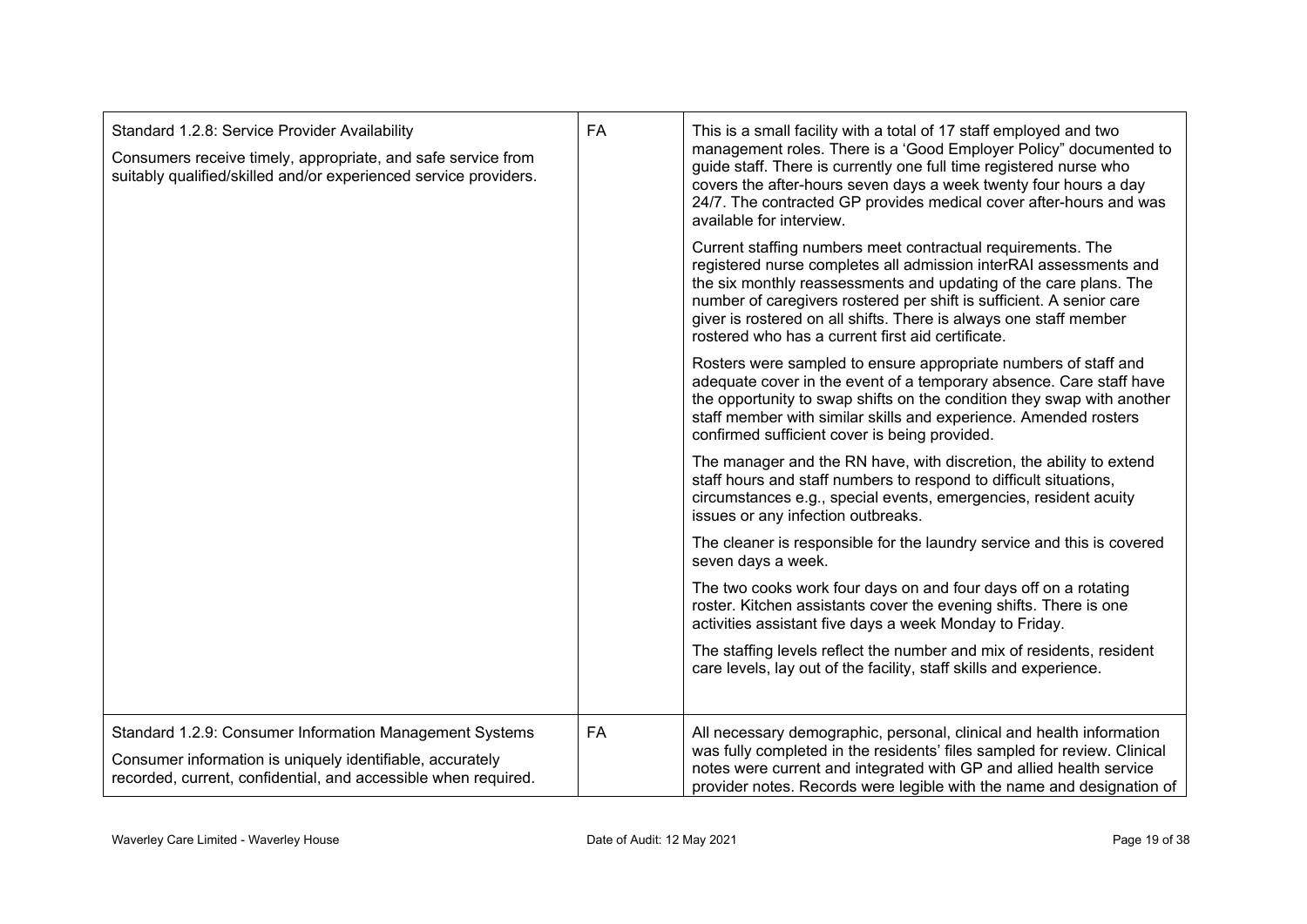|                                                                                                                                                                                                      |    | the person making the entry identifiable. Most resident records<br>including medicine records are paper based. InterRAI records are<br>stored on Momentum.<br>Archived records are held securely on site. The management team is<br>currently going through the records to remove the records of residents<br>who have not received services in the last 10 years. A confidential<br>destruction service is being utilised.<br>No personal or private resident information was on public display<br>during the audit.                                                                                                                                                                                                                                                        |
|------------------------------------------------------------------------------------------------------------------------------------------------------------------------------------------------------|----|------------------------------------------------------------------------------------------------------------------------------------------------------------------------------------------------------------------------------------------------------------------------------------------------------------------------------------------------------------------------------------------------------------------------------------------------------------------------------------------------------------------------------------------------------------------------------------------------------------------------------------------------------------------------------------------------------------------------------------------------------------------------------|
| Standard 1.3.1: Entry To Services<br>Consumers' entry into services is facilitated in a competent,<br>equitable, timely, and respectful manner, when their need for<br>services has been identified. | FA | Residents enter the service when their required level of care has been<br>assessed and confirmed by the local Needs Assessment and Service<br>Coordination (NASC) Service. Prospective residents and/or their<br>families/whanau are encouraged to visit the facility prior to admission<br>and are provided with written information about the service and the<br>admission process.<br>Family/whanau members interviewed stated they were satisfied with<br>the admission process and the information that had been made<br>available to them on admission. Files reviewed contained completed<br>demographic detail, assessments and signed admission agreements<br>in accordance with contractual requirements. Service charges comply<br>with contractual requirements. |
| Standard 1.3.10: Transition, Exit, Discharge, Or Transfer<br>Consumers experience a planned and coordinated transition, exit,<br>discharge, or transfer from services.                               | FA | Exit, discharge or transfer processes are managed in a planned and<br>co-ordinated manner, with an escort as appropriate. Family members<br>are asked to accompany the resident to booked appointments, and if<br>unable a staff member will be allocated. Details of resident<br>appointments are noted in the diary and communicated to<br>family/whanau and staff.<br>The service uses the DHB's transfer documentation template to<br>facilitate transfer of residents to and from acute care services<br>providing a summary of the residents care needs, and copies of<br>documents including advanced directives, the medication records,                                                                                                                             |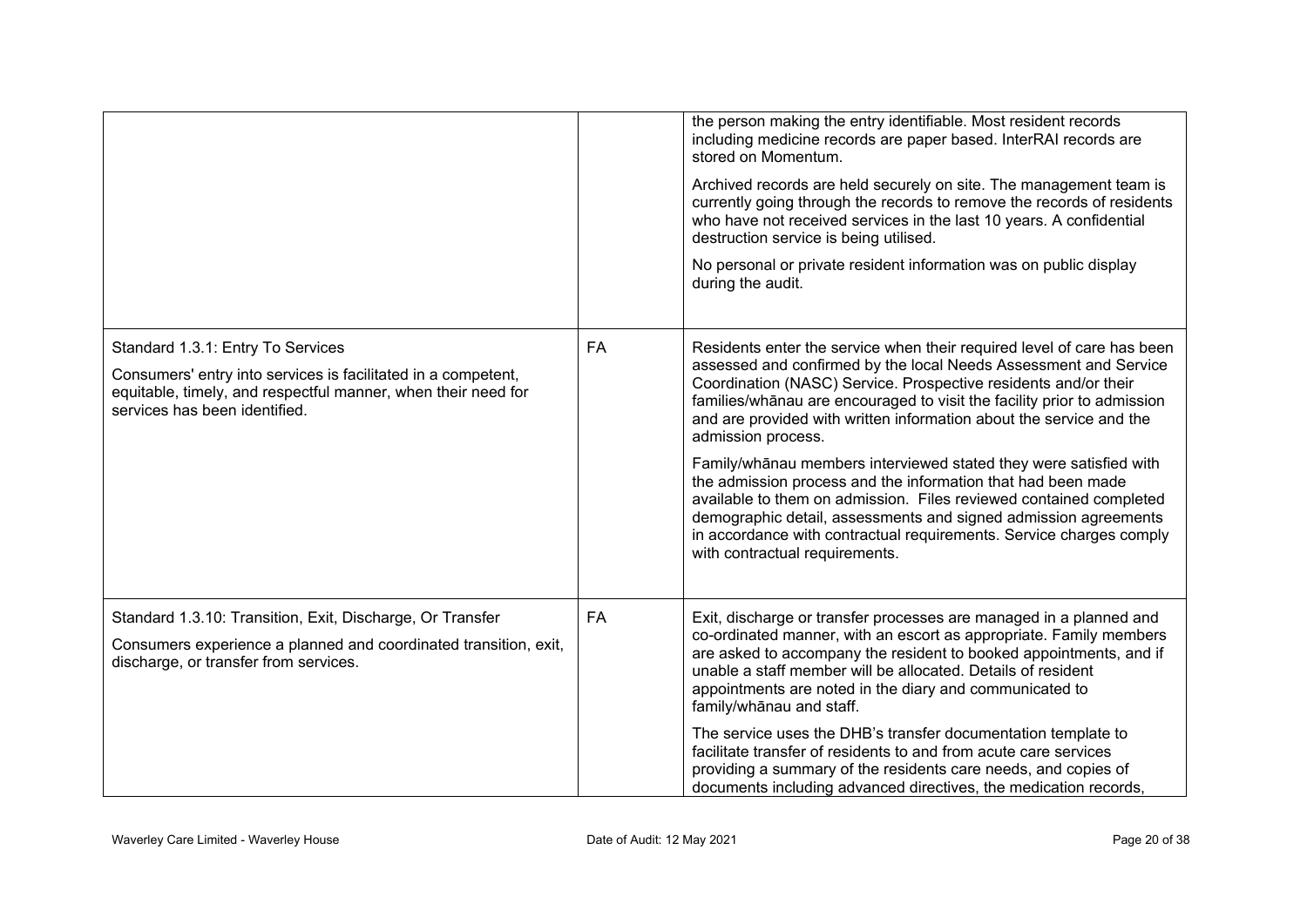|                                                                                                                                                                          |           | applicable GP notes and next of kin/EPOA documents. There is open<br>communication between all services, the resident and the<br>family/whanau. At the time of transition between services, appropriate<br>information is provided for the ongoing management of the resident.<br>All referrals are documented in the progress notes. An example<br>reviewed of a patient transferred to the local acute care facility showed<br>all processes and documentation were completed. Communications<br>with family/whanau are documented in the resident notes. |
|--------------------------------------------------------------------------------------------------------------------------------------------------------------------------|-----------|-------------------------------------------------------------------------------------------------------------------------------------------------------------------------------------------------------------------------------------------------------------------------------------------------------------------------------------------------------------------------------------------------------------------------------------------------------------------------------------------------------------------------------------------------------------|
| Standard 1.3.12: Medicine Management<br>Consumers receive medicines in a safe and timely manner that<br>complies with current legislative requirements and safe practice | <b>FA</b> | The medication management policy is current and identifies all<br>aspects of medicine management in line with the Medicines Care<br>Guide for Residential Aged Care.                                                                                                                                                                                                                                                                                                                                                                                        |
| guidelines.                                                                                                                                                              |           | A safe system for medicine management was observed on the day of<br>audit. The two caregivers observed demonstrated good knowledge<br>and they had a clear understanding of their roles and responsibilities<br>related to each stage of medicine management. All staff who<br>administer medicines are competent to perform the function they<br>manage.                                                                                                                                                                                                   |
|                                                                                                                                                                          |           | Medications are supplied to the facility in a pre-packaged format from<br>a contracted pharmacy. The RN checks medications against the<br>prescription. All medications sighted were within current use by dates.<br>Pharmacist input is available if required.                                                                                                                                                                                                                                                                                             |
|                                                                                                                                                                          |           | The RN advised there are no controlled drugs currently on site.<br>Vaccines are not stored on site.                                                                                                                                                                                                                                                                                                                                                                                                                                                         |
|                                                                                                                                                                          |           | The records of temperatures for the medicine fridge and the<br>medication room reviewed were within the recommended range.                                                                                                                                                                                                                                                                                                                                                                                                                                  |
|                                                                                                                                                                          |           | Good prescribing practices noted include the prescriber's signature<br>and date recorded on the commencement and discontinuation of<br>medicines and all requirements for pro re nata (PRN) medicines met.<br>The required three-monthly GP review is consistently recorded on the<br>medicine chart. Standing orders are not used. A photograph of each<br>resident is attached to their medicine record.                                                                                                                                                  |
|                                                                                                                                                                          |           | At the time of audit, no residents were self-administering medications.<br>Appropriate processes are in place to ensure this is managed in a safe                                                                                                                                                                                                                                                                                                                                                                                                           |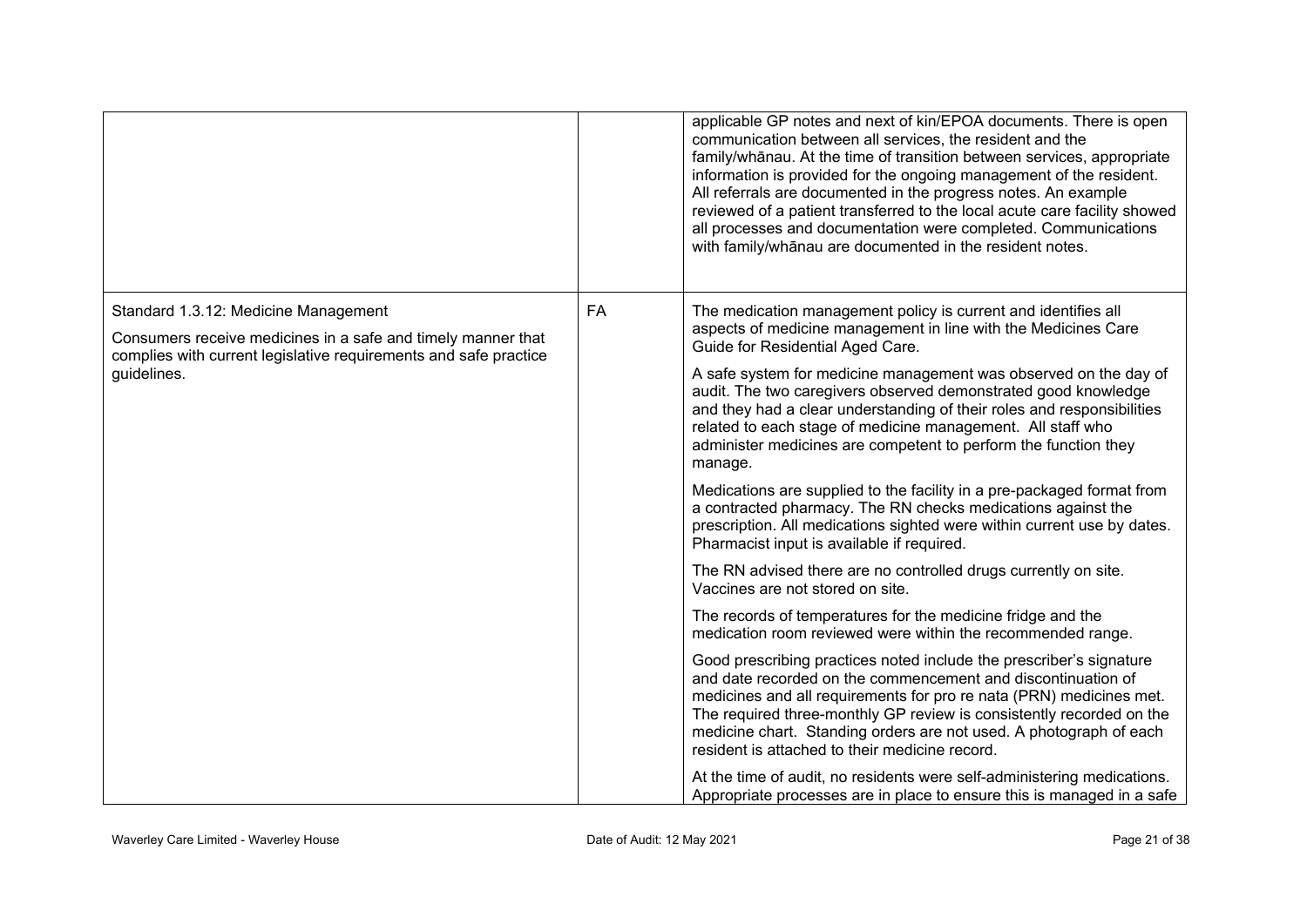|                                                                                                                                                                                                                                 |                | manner should this be required.                                                                                                                                                                                                                                                                                                                                                                                                                                                                                                                                                                                         |
|---------------------------------------------------------------------------------------------------------------------------------------------------------------------------------------------------------------------------------|----------------|-------------------------------------------------------------------------------------------------------------------------------------------------------------------------------------------------------------------------------------------------------------------------------------------------------------------------------------------------------------------------------------------------------------------------------------------------------------------------------------------------------------------------------------------------------------------------------------------------------------------------|
|                                                                                                                                                                                                                                 |                | Medication errors are required to be reported via the incident reporting<br>system.                                                                                                                                                                                                                                                                                                                                                                                                                                                                                                                                     |
| Standard 1.3.13: Nutrition, Safe Food, And Fluid Management<br>A consumer's individual food, fluids and nutritional needs are met<br>where this service is a component of service delivery.                                     | PA<br>Moderate | The food service is provided on site by two cooks who share the<br>working week. The menu covers a four-week period, however, has not<br>been reviewed by a qualified dietitian since 2018. Processes are in<br>place to identify individual resident diet needs, however these records<br>(dietary profiles) are not consistently retained either in the kitchen or<br>sampled resident files. The sampled residents are maintaining a stable<br>weight as per the monthly weights documented.                                                                                                                         |
|                                                                                                                                                                                                                                 |                | All sampled aspects of food procurement, production, preparation,<br>storage, transportation, delivery and disposal comply with current<br>legislation and guidelines. The service operates with an approved food<br>safety plan with registration issued by Napier City Council (expiry 30<br>September 2021). A verification audit occurred on 22 September<br>2020, with the next verification audit required within18 months. Food<br>temperatures, including for high-risk items, are monitored<br>appropriately, and recorded as part of the plan. The cook has<br>undertaken a safe food handling qualification. |
|                                                                                                                                                                                                                                 |                | Evidence of resident satisfaction with meals is verified by resident and<br>family/whanau interviews and satisfaction surveys. Residents are able<br>to present for breakfast at their convenience, were seen to be given<br>sufficient time to eat their meal in an unhurried fashion and those<br>requiring assistance had this provided.                                                                                                                                                                                                                                                                             |
| Standard 1.3.2: Declining Referral/Entry To Services<br>Where referral/entry to the service is declined, the immediate risk<br>to the consumer and/or their family/whanau is managed by the<br>organisation, where appropriate. | FA             | If a referral is received but the prospective resident does not meet the<br>entry criteria or there is no vacancy at the time, the local NASC is<br>advised to ensure the prospective resident and family/whanau are<br>supported to find an appropriate care alternative. If the needs of a<br>resident change and they are no longer suitable for the services<br>offered, a referral for reassessment to the NASC is made and a new<br>placement found, in consultation with the resident and whānau/family.<br>Examples of this occurring were discussed. There is a clause in the                                  |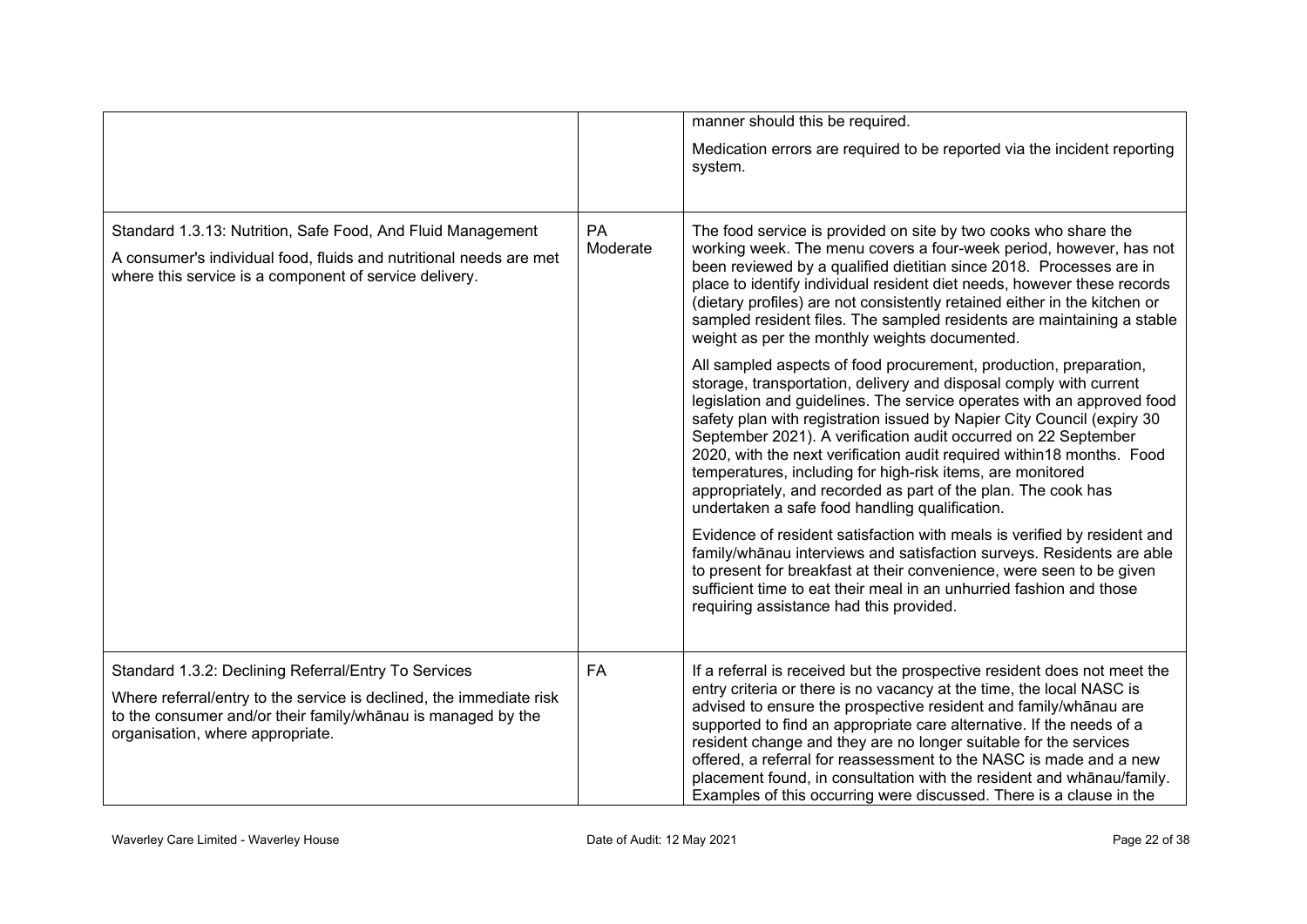|                                                                                                                                                                      |    | access agreement related to when a resident's placement can be<br>terminated.                                                                                                                                                                                                                                                                                                                                                                                                                                                                                                                                                                                     |
|----------------------------------------------------------------------------------------------------------------------------------------------------------------------|----|-------------------------------------------------------------------------------------------------------------------------------------------------------------------------------------------------------------------------------------------------------------------------------------------------------------------------------------------------------------------------------------------------------------------------------------------------------------------------------------------------------------------------------------------------------------------------------------------------------------------------------------------------------------------|
| Standard 1.3.4: Assessment<br>Consumers' needs, support requirements, and preferences are<br>gathered and recorded in a timely manner.                               | FA | Information is documented using validated nursing assessment tools<br>such as pain scale, falls risk, skin integrity, dietary, and continence, as<br>a means to identify any deficits/needs and to inform care planning.<br>The sample of care plans reviewed had an integrated range of<br>resident-related information. All residents have current interRAI<br>assessments completed by the RN, who is the trained interRAI<br>assessor on site. The interRAI assessments have not occurred within<br>ARRC contract timeframes for two residents (refer to 1.3.3.3).<br>Residents and families/whanau confirmed their involvement in the<br>assessment process. |
| Standard 1.3.5: Planning<br>Consumers' service delivery plans are consumer focused,<br>integrated, and promote continuity of service delivery.                       | FA | Plans reviewed reflected the support needs of residents, and the<br>outcomes of the integrated assessment process and other relevant<br>clinical information. The needs identified by the interRAI and other<br>assessments were reflected in care plans reviewed with the<br>exceptions as noted in the area for improvement raised in 1.3.3.3.                                                                                                                                                                                                                                                                                                                  |
|                                                                                                                                                                      |    | Care plans evidence service integration with progress notes written<br>each shift, activities notes, medical and allied health professionals'<br>notations clearly written, informative and relevant. Any change in care<br>required is documented and verbally passed on to relevant staff.<br>Residents and families/whanau reported participation in the<br>development of an ongoing review of care plans.                                                                                                                                                                                                                                                    |
| Standard 1.3.6: Service Delivery/Interventions<br>Consumers receive adequate and appropriate services in order to<br>meet their assessed needs and desired outcomes. | FA | Documentation, observations and interviews verified the provision of<br>care provided to residents was consistent with their needs, goals and<br>the plan of care. The attention to meeting a range of resident's<br>individualised needs was evident in all areas of service provision. The<br>facility GP and a psychiatrist interviewed, verified that medical input is<br>sought in a timely manner, that medical orders are followed, and care<br>is of a good standard. Care staff confirmed that care was provided as                                                                                                                                      |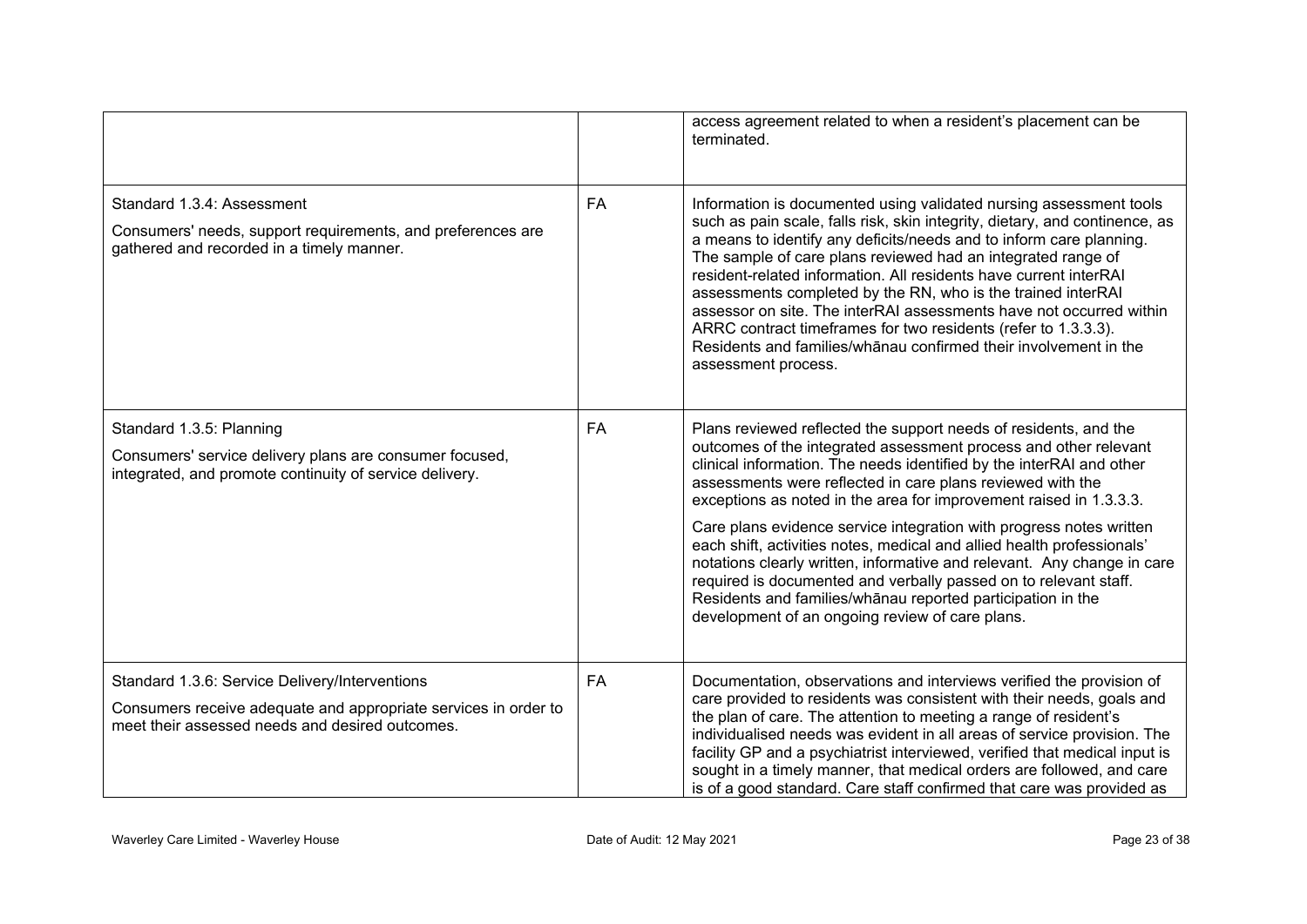|                                                                                                                                                                                                                      |                | outlined in the documentation. A range of equipment and resources<br>was available, suited to the level of care provided and in accordance<br>with the residents' needs.<br>Monitoring of residents post a fall is not consistently occurring and this<br>is included in the area for improvement in 1.3.8.1.                                                                                                                                                                                                                                                                                                                                                                                                                                                                                                                                                                                                                                                                                                                                                                                                                                                                                                                                                                                                                                                                                                                                              |
|----------------------------------------------------------------------------------------------------------------------------------------------------------------------------------------------------------------------|----------------|------------------------------------------------------------------------------------------------------------------------------------------------------------------------------------------------------------------------------------------------------------------------------------------------------------------------------------------------------------------------------------------------------------------------------------------------------------------------------------------------------------------------------------------------------------------------------------------------------------------------------------------------------------------------------------------------------------------------------------------------------------------------------------------------------------------------------------------------------------------------------------------------------------------------------------------------------------------------------------------------------------------------------------------------------------------------------------------------------------------------------------------------------------------------------------------------------------------------------------------------------------------------------------------------------------------------------------------------------------------------------------------------------------------------------------------------------------|
| Standard 1.3.7: Planned Activities<br>Where specified as part of the service delivery plan for a<br>consumer, activity requirements are appropriate to their needs,<br>age, culture, and the setting of the service. | FA             | The activities programme is provided by the activities coordinator who<br>has worked in this role for approximately five years, working 12 hours<br>each week over four weekdays.<br>A social assessment and history are undertaken on admission to<br>ascertain residents' needs, interests, abilities and social requirements.<br>This assessment had been completed in four out of five sampled files.<br>One family have yet to provide this information, and work is ongoing to<br>liaise with family as the resident is unable to provide all applicable<br>information. These communications with the resident's family are<br>documented.<br>Activities assessments are regularly reviewed to help formulate an<br>activities programme that is meaningful to the residents. The<br>resident's activity needs and participation are evaluated by the<br>activities coordinator and as part of the regular care plan review. The<br>activities programme is issued weekly and recorded on a whiteboard<br>in resident care areas each day.<br>Activities reflect residents' goals, ordinary patterns of life and include<br>normal community activities. Individual, group activities and regular<br>events are offered. Residents and families/whanau are invited to<br>participate in activities. Residents and family members interviewed<br>were satisfied with the activities available. Participation is encouraged<br>although is voluntary. |
| Standard 1.3.8: Evaluation<br>Consumers' service delivery plans are evaluated in a<br>comprehensive and timely manner.                                                                                               | PA<br>Moderate | Formal care plan evaluations occur every six months in conjunction<br>with the interRAI re-assessment, or as residents' needs change.<br>Where progress is different from expected, the service responds by<br>initiating changes to the plan of care. Examples of short-term care                                                                                                                                                                                                                                                                                                                                                                                                                                                                                                                                                                                                                                                                                                                                                                                                                                                                                                                                                                                                                                                                                                                                                                         |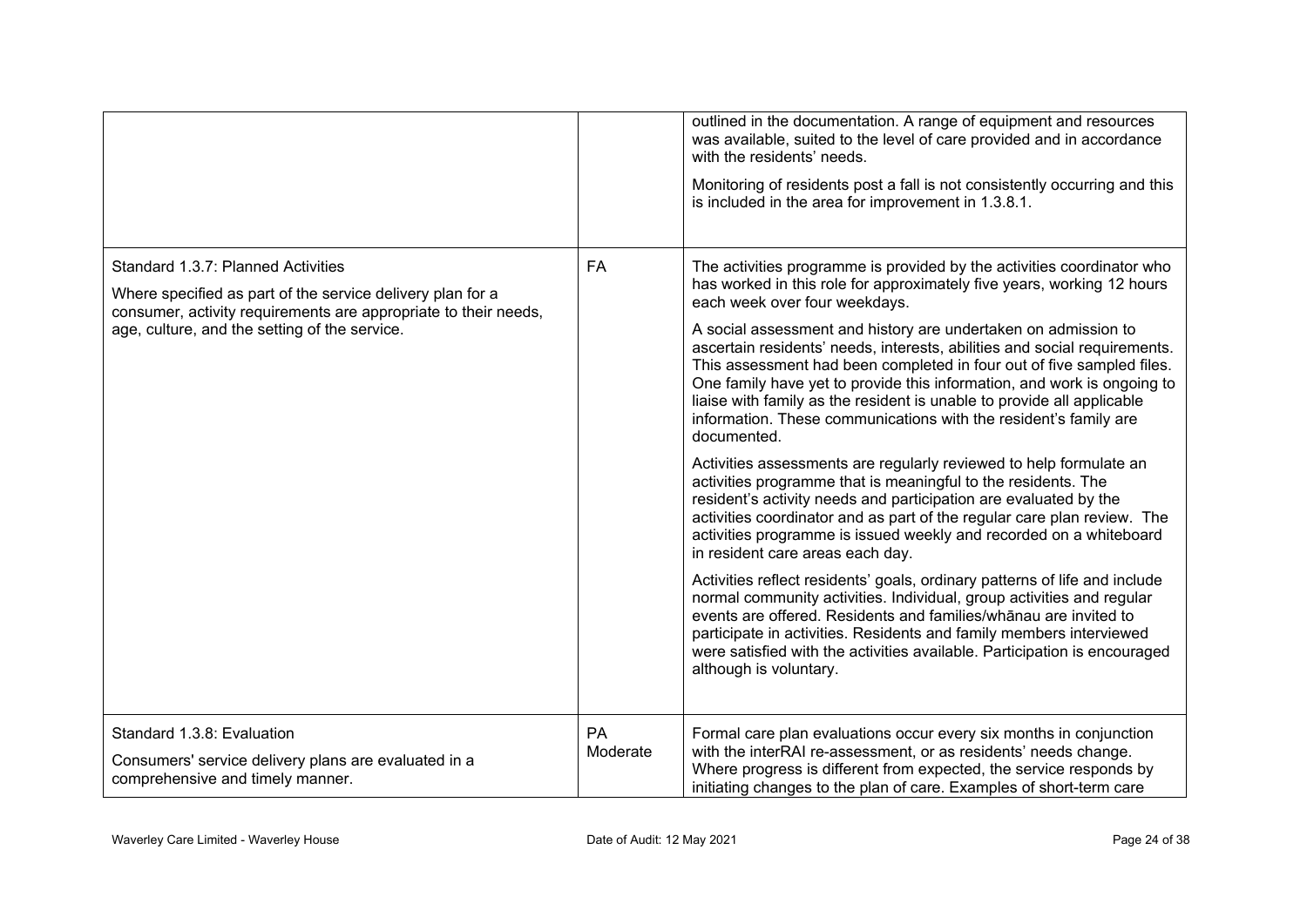|                                                                                                                                                                                                                                                                           |    | plans being consistently reviewed and progress evaluated as clinically<br>indicated were noted for infections, wounds, and continence changes.<br>When necessary, and for unresolved problems, long term care plans<br>are added to and updated. Residents and families/whanau<br>interviewed provided examples of involvement in evaluation of<br>progress and any resulting changes.<br>Fluid balance charts are not consistently totalled, neurological<br>monitoring post unwitnessed falls is not consistently occurring, and<br>vital signs are being recorded in the narrative of progress notes or on<br>the vital sign chart making it difficult to assess themes over time.                                                                                                                                                                                                                  |
|---------------------------------------------------------------------------------------------------------------------------------------------------------------------------------------------------------------------------------------------------------------------------|----|--------------------------------------------------------------------------------------------------------------------------------------------------------------------------------------------------------------------------------------------------------------------------------------------------------------------------------------------------------------------------------------------------------------------------------------------------------------------------------------------------------------------------------------------------------------------------------------------------------------------------------------------------------------------------------------------------------------------------------------------------------------------------------------------------------------------------------------------------------------------------------------------------------|
| Standard 1.3.9: Referral To Other Health And Disability Services<br>(Internal And External)<br>Consumer support for access or referral to other health and/or<br>disability service providers is appropriately facilitated, or provided<br>to meet consumer choice/needs. | FA | Residents are supported to access or seek referral to other health<br>and/or disability service providers. Although the service has a 'house<br>doctor', residents are able to choose to use another medical<br>practitioner. Two residents retain their own GP. If the need for other<br>non-urgent services is indicated or requested, the GP or RN sends a<br>referral to seek appropriate input. Copies of referrals were sighted in<br>residents' files, including to NASC. The DHB gerontology nurse<br>specialist is assisting the RN with scheduled suprapubic catheter<br>changes. The resident and the family/whanau are kept informed of the<br>referral process, as verified by documentation and interviews. Any<br>acute/urgent referrals are attended to immediately, such as sending<br>the resident to the emergency department (ED) in an ambulance if the<br>circumstances dictate. |
| Standard 1.4.1: Management Of Waste And Hazardous<br>Substances<br>Consumers, visitors, and service providers are protected from<br>harm as a result of exposure to waste, infectious or hazardous<br>substances, generated during service delivery.                      | FA | There are guidelines on the management of waste and hazardous<br>substances. Personal protective equipment is available throughout the<br>facility. Domestic waste disposal meets the council requirements and<br>is removed from the site weekly. Recycling is encouraged and<br>maintained by staff and cardboard is collected in a skip bin and<br>collected when full as arranged. Infection prevention and control<br>policies include the use of single use items. Chemicals and used<br>products are securely stored or disposed of. Hazardous substances<br>are kept in the laundry. All staff receive training on the use of personal<br>protective equipment (PPE) and the management of waste and                                                                                                                                                                                           |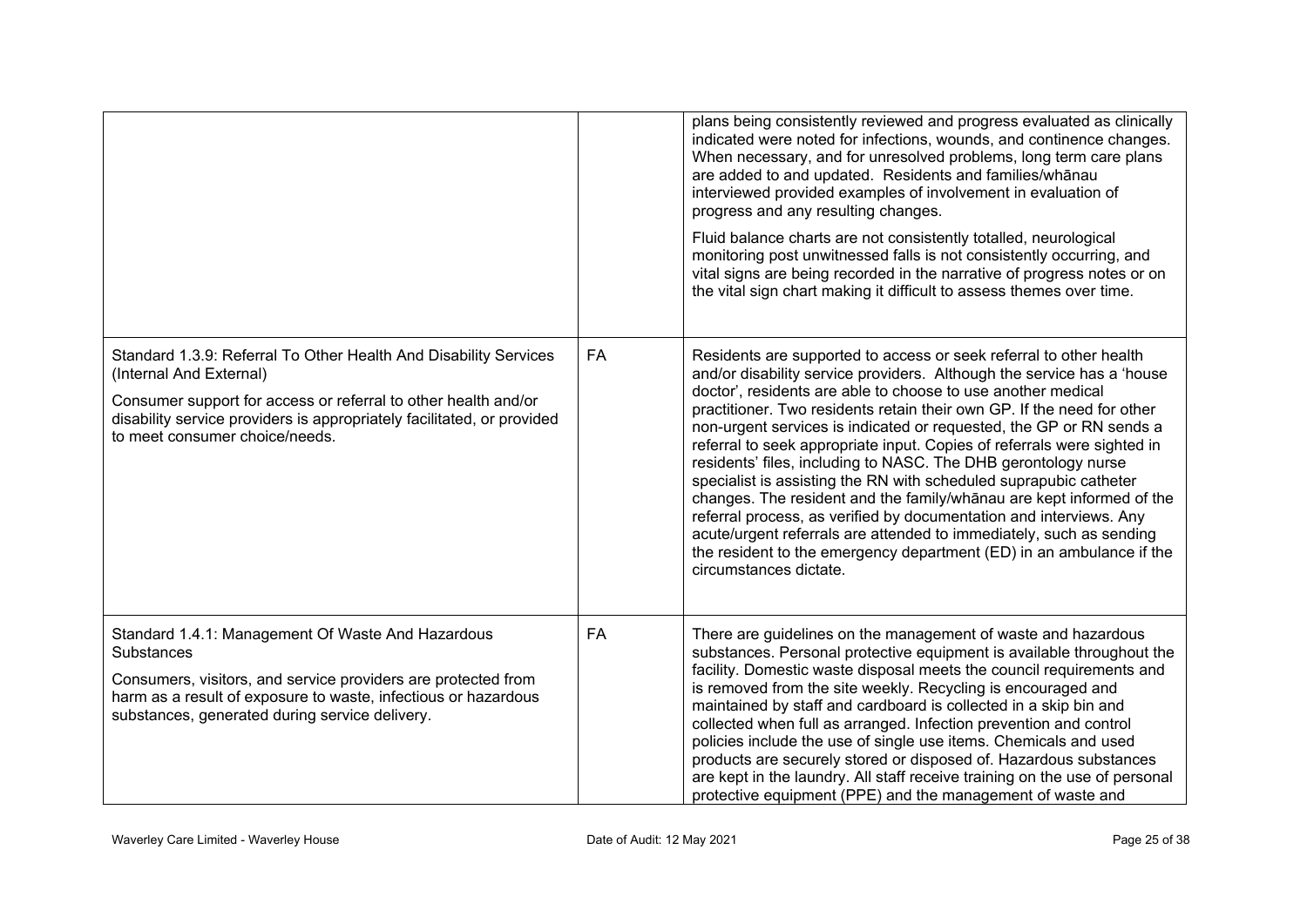|                                                                                                                                                                                                                                                                                     |    | hazardous substances. Staff were observed using PPE resources<br>correctly during the audit.                                                                                                                                                                                                                                                                                                                                                                                                                                                                                                                                                                                             |
|-------------------------------------------------------------------------------------------------------------------------------------------------------------------------------------------------------------------------------------------------------------------------------------|----|------------------------------------------------------------------------------------------------------------------------------------------------------------------------------------------------------------------------------------------------------------------------------------------------------------------------------------------------------------------------------------------------------------------------------------------------------------------------------------------------------------------------------------------------------------------------------------------------------------------------------------------------------------------------------------------|
| Standard 1.4.2: Facility Specifications<br>Consumers are provided with an appropriate, accessible physical<br>environment and facilities that are fit for their purpose.                                                                                                            | FA | There is a current building warrant of fitness displayed at the entrance<br>to the facility with the expiry date of 1 November 2021. Electrical<br>testing is conducted by a contracted provider and is tagged with expiry<br>11 June 2024. The electrical equipment test report was sighted.<br>Medical equipment was last calibrated January 2021.                                                                                                                                                                                                                                                                                                                                     |
|                                                                                                                                                                                                                                                                                     |    | A routine maintenance schedule is being implemented as required and<br>there is evidence that ongoing maintenance requests are actioned in a<br>timely manner. The maintenance work schedule was sighted. An<br>external service provider is responsible for the lawns and garden.<br>There is a maintenance person available on call.                                                                                                                                                                                                                                                                                                                                                   |
|                                                                                                                                                                                                                                                                                     |    | There is a documented health and safety programme. All hazards are<br>identified. These are discussed monthly at the staff meeting. The<br>health and safety programme also includes a process for ensuring<br>contractor safety when on site.                                                                                                                                                                                                                                                                                                                                                                                                                                           |
|                                                                                                                                                                                                                                                                                     |    | The prospective buyer interviewed stated there were no plans at the<br>time of the audit for environmental changes to the service that will<br>need compliance with legal requirements. All building and equipment<br>currently comply with legislative requirements. The facility is well<br>maintained on visual inspection both internally and externally.                                                                                                                                                                                                                                                                                                                            |
| Standard 1.4.3: Toilet, Shower, And Bathing Facilities<br>Consumers are provided with adequate toilet/shower/bathing<br>facilities. Consumers are assured privacy when attending to<br>personal hygiene requirements or receiving assistance with<br>personal hygiene requirements. | FA | There are sufficient numbers of toilets, showers and bathing facilities.<br>All are in close proximity to the residents' rooms. There is a<br>combination of shared bathrooms and private ensuite bathrooms<br>(three individual rooms have their own ensuite bathrooms). Hot water<br>is maintained at a consistent and safe temperature which is checked<br>monthly by the manager. Records of temperatures are maintained and<br>any variations are corrected and reported to management. Residents<br>and family members interviewed voiced no concerns regarding the<br>toilet/bathing facilities, including maintaining privacy. There are staff<br>and visitor toilets available. |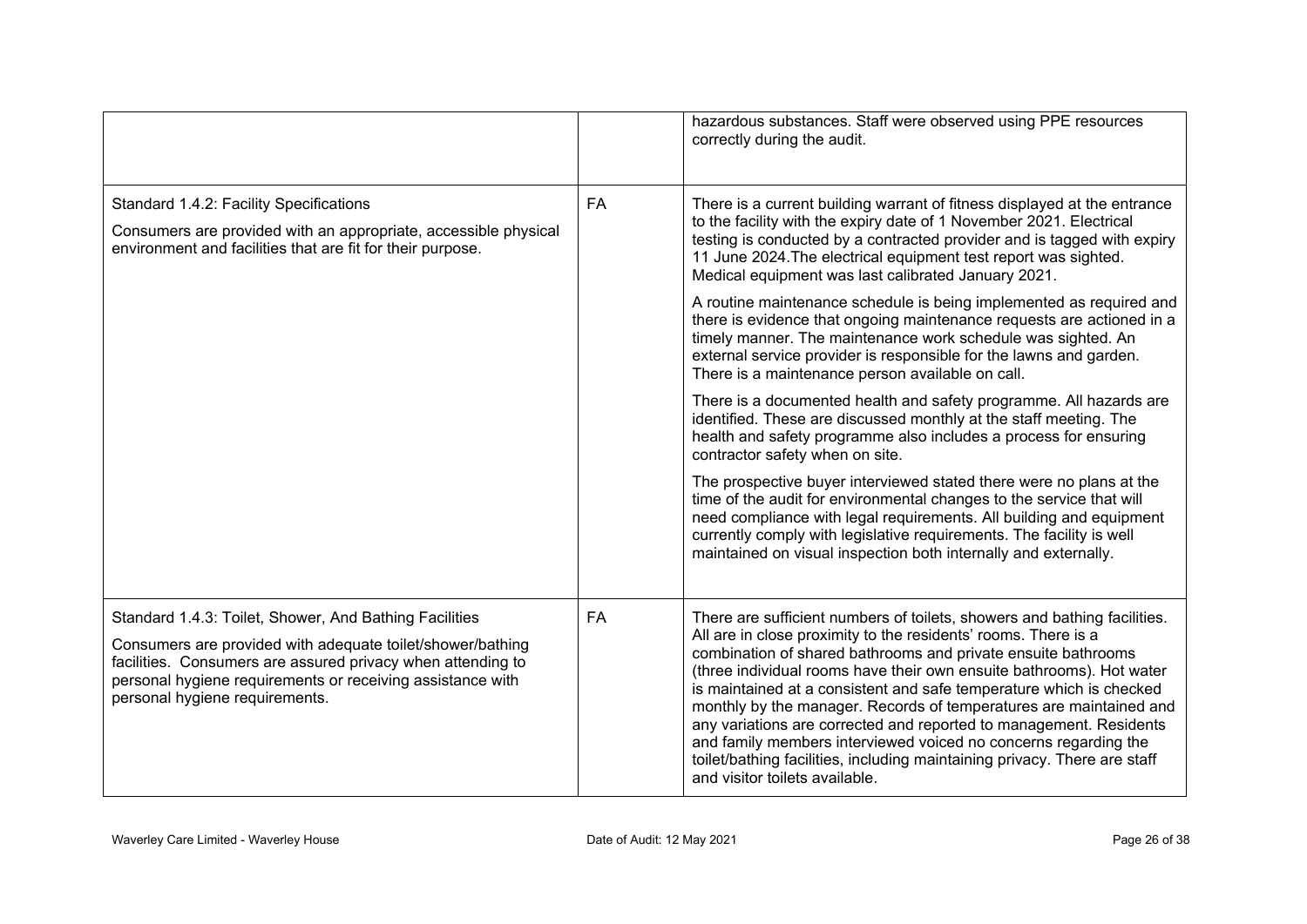| Standard 1.4.4: Personal Space/Bed Areas<br>Consumers are provided with adequate personal space/bed areas<br>appropriate to the consumer group and setting.                                                                  | <b>FA</b> | All rooms are large in size. Rooms are personalised with resident's<br>own belongings and equipment to meet their individual needs. Safe<br>areas are visible around the bed space for staff to assist residents as<br>needed. Residents' independence is maintained as much as possible.                                                                                                                                                                                                                                                                                                                                                                                                                                                                                                                                                                                                                                                                                                                                                                                                                                                                                                                                                                                                                                                                             |
|------------------------------------------------------------------------------------------------------------------------------------------------------------------------------------------------------------------------------|-----------|-----------------------------------------------------------------------------------------------------------------------------------------------------------------------------------------------------------------------------------------------------------------------------------------------------------------------------------------------------------------------------------------------------------------------------------------------------------------------------------------------------------------------------------------------------------------------------------------------------------------------------------------------------------------------------------------------------------------------------------------------------------------------------------------------------------------------------------------------------------------------------------------------------------------------------------------------------------------------------------------------------------------------------------------------------------------------------------------------------------------------------------------------------------------------------------------------------------------------------------------------------------------------------------------------------------------------------------------------------------------------|
| Standard 1.4.5: Communal Areas For Entertainment, Recreation,<br>And Dining<br>Consumers are provided with safe, adequate, age appropriate,<br>and accessible areas to meet their relaxation, activity, and dining<br>needs. | <b>FA</b> | All communal areas for entertainment and recreation are large in size<br>to accommodate all twenty residents. There is one large lounge and a<br>small lounge sunroom available. The dining room is located near the<br>kitchen which provides a homely environment. Residents and family<br>members interviewed voiced no concerns regarding the communal<br>and dining areas. There is one large internal courtyard for residents to<br>enjoy with seating and shade being provided.                                                                                                                                                                                                                                                                                                                                                                                                                                                                                                                                                                                                                                                                                                                                                                                                                                                                                |
| Standard 1.4.6: Cleaning And Laundry Services<br>Consumers are provided with safe and hygienic cleaning and<br>laundry services appropriate to the setting in which the service is<br>being provided.                        | FA        | There are cleaning and laundry policies and procedures developed<br>and implemented to guide staff. Cleaning and laundry are undertaken<br>onsite at this rest home. The cleaner is also responsible for the<br>laundry on a daily basis seven days a week. Cleaning and laundry<br>services meet infection control requirements and are of an appropriate<br>standard. The laundry has separation of clean and dirty areas. Staff<br>are trained at orientation in the use of equipment and chemicals. In<br>addition to this further training is provided by a representative from the<br>contracted chemical Company involved with this service. Material data<br>sheets for all products utilised are available. A spills kit is also<br>available if needed. Cleaning and laundry hazards are documented.<br>Cleanliness and laundry standards are monitored through internal<br>audits, resident/family feedback and monthly staff and resident<br>meetings. Residents/family interviewed confirmed the satisfaction of<br>cleaning and laundry services. The facility is observed to be clean on<br>the days of the audit. No hazardous chemicals were accessible. The<br>cleaner's trolley is locked away when not in use. The cleaner<br>interviewed stated and confirmed that there is sufficient time to<br>complete both of these roles on a daily basis. |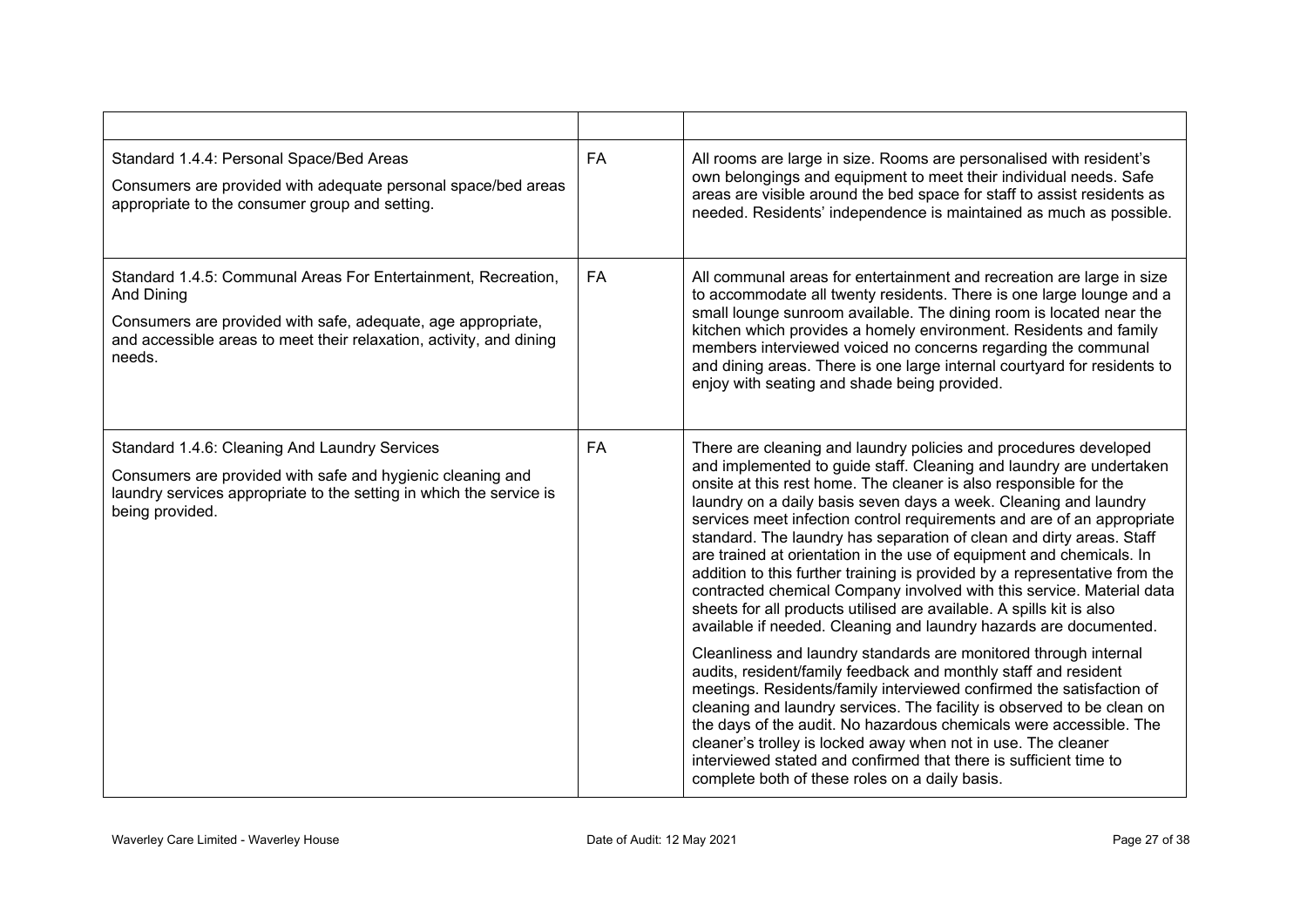| Standard 1.4.7: Essential, Emergency, And Security Systems<br>Consumers receive an appropriate and timely response during<br>emergency and security situations.                         | <b>FA</b> | Appropriate measures are in place to maintain the safety and security<br>of residents over the twenty four hours and during an emergency. The<br>fire service has approved the current evacuation plan 5 December<br>2000. The last fire evacuation drill was held on 17 September 2020<br>and another is planned for 25 May 2021 with the fire service in<br>attendance. Attendance records of evacuation drills included the night<br>staff members.                                                                                                                                                                                                         |
|-----------------------------------------------------------------------------------------------------------------------------------------------------------------------------------------|-----------|----------------------------------------------------------------------------------------------------------------------------------------------------------------------------------------------------------------------------------------------------------------------------------------------------------------------------------------------------------------------------------------------------------------------------------------------------------------------------------------------------------------------------------------------------------------------------------------------------------------------------------------------------------------|
|                                                                                                                                                                                         |           | A smoke alarm and sprinkler system are in place and fire<br>extinguishers are accessible. An emergency planning meeting was<br>held on the 24 April and minutes of the meeting were sighted. The<br>emergency system includes the pandemic planning with Covid 19<br>outbreak management. Pandemic planning is current with sufficient<br>supplies PPE, food, equipment and water in the event of an<br>emergency. The building has emergency lighting in the event of a<br>power failure, there is a barbeque (BBQ) available. A generator can be<br>accessed for a longer period of time without power and this is clearly<br>documented in policy reviewed. |
|                                                                                                                                                                                         |           | A nurse call bell system is in place in all bed spaces, bathrooms,<br>toilets and communal areas and these were seen to be within easy<br>reach. A display board was sighted which shows up the room number<br>in the nurses' station when a resident summons assistance.                                                                                                                                                                                                                                                                                                                                                                                      |
|                                                                                                                                                                                         |           | Staff conduct a round of the facility in the evenings to ensure all doors<br>and windows are secure. There is a safety/security code on the front<br>entrance to the facility and the code is displayed (refer to 2.1.1.4).<br>There have been no events related to security.                                                                                                                                                                                                                                                                                                                                                                                  |
|                                                                                                                                                                                         |           | All staff receive training in the management of emergencies which is<br>included in orientation and in-service education. This was confirmed in<br>staff records and interviews.                                                                                                                                                                                                                                                                                                                                                                                                                                                                               |
| Standard 1.4.8: Natural Light, Ventilation, And Heating<br>Consumers are provided with adequate natural light, safe<br>ventilation, and an environment that is maintained at a safe and | <b>FA</b> | The facility has adequate natural light. All rooms have at least one<br>good sized window. There is plenty of natural ventilation and sunlight.<br>Interviews with residents indicate that the internal environment is<br>maintained at a comfortable temperature. There were no concerns                                                                                                                                                                                                                                                                                                                                                                      |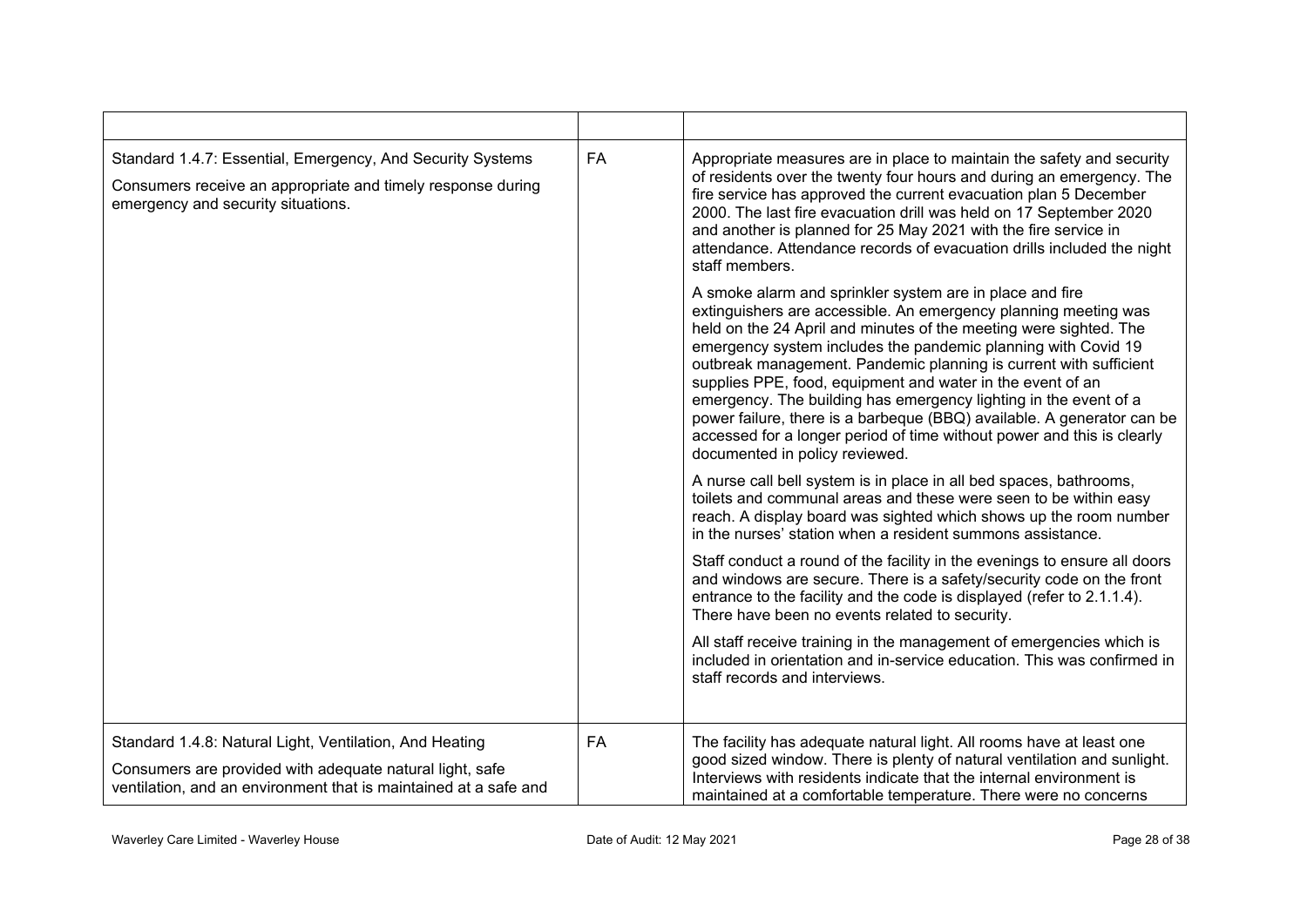| comfortable temperature.                                                                                                                                                                                                                 |    | voiced by family/residents interviewed regarding the temperature of<br>the facility.                                                                                                                                                                                                                                                                                                                                                                                                                                                                                                                                                                                                                      |
|------------------------------------------------------------------------------------------------------------------------------------------------------------------------------------------------------------------------------------------|----|-----------------------------------------------------------------------------------------------------------------------------------------------------------------------------------------------------------------------------------------------------------------------------------------------------------------------------------------------------------------------------------------------------------------------------------------------------------------------------------------------------------------------------------------------------------------------------------------------------------------------------------------------------------------------------------------------------------|
| Standard 3.1: Infection control management<br>There is a managed environment, which minimises the risk of<br>infection to consumers, service providers, and visitors. This shall<br>be appropriate to the size and scope of the service. | FA | The service implements an infection prevention and control (IPC)<br>programme to minimise the risk of infection to residents, staff and<br>visitors. The programme is guided by an infection control manual. The<br>infection control programme has been reviewed in May 2021.                                                                                                                                                                                                                                                                                                                                                                                                                            |
|                                                                                                                                                                                                                                          |    | A registered nurse is the designated IPC coordinator, whose role and<br>responsibilities are defined in a job description. Infection control<br>matters, including surveillance results, are reported to the<br>management team and tabled monthly at the staff meetings.                                                                                                                                                                                                                                                                                                                                                                                                                                 |
|                                                                                                                                                                                                                                          |    | Signage at the main entrance to the facility requests anyone who is, or<br>has been unwell in the past 48 hours, not to enter the facility. The<br>infection control manual provides guidance for staff about how long<br>they must stay away from work if they have been unwell. Staff<br>interviewed understood these responsibilities. On the days of audit,<br>the service was at National Alert Level 1 for Covid-19 and<br>family/whanau visiting was occurring. Visitors were being screened for<br>Covid-19 risks and their temperature was being recorded. The QR<br>code is displayed and visitors are encouraged to scan the QR code as<br>well as record their details in the visitors' book. |
|                                                                                                                                                                                                                                          |    | Influenza vaccinations are offered annually to consenting staff and<br>residents. The Covid-19 vaccination programme is underway. All<br>consenting residents have had their first Covid-19 vaccination, and<br>their second vaccination date is scheduled.                                                                                                                                                                                                                                                                                                                                                                                                                                               |
|                                                                                                                                                                                                                                          |    | Where staff are concerned a resident has developed a respiratory type<br>of illness, the resident is placed in isolation and a Covid-19 test<br>completed. Staff use appropriate personal protective equipment (PPE)<br>while caring for the resident until the symptoms have resolved or the<br>resident is deemed to not be infectious by the GP. Staff are aware<br>they should not come to work if they are unwell.                                                                                                                                                                                                                                                                                   |
|                                                                                                                                                                                                                                          |    | The prospective provider is an experienced ARRC nurse who is<br>familiar with the requirements of this standard and has attended<br>relevant ongoing education on infection prevention and control related                                                                                                                                                                                                                                                                                                                                                                                                                                                                                                |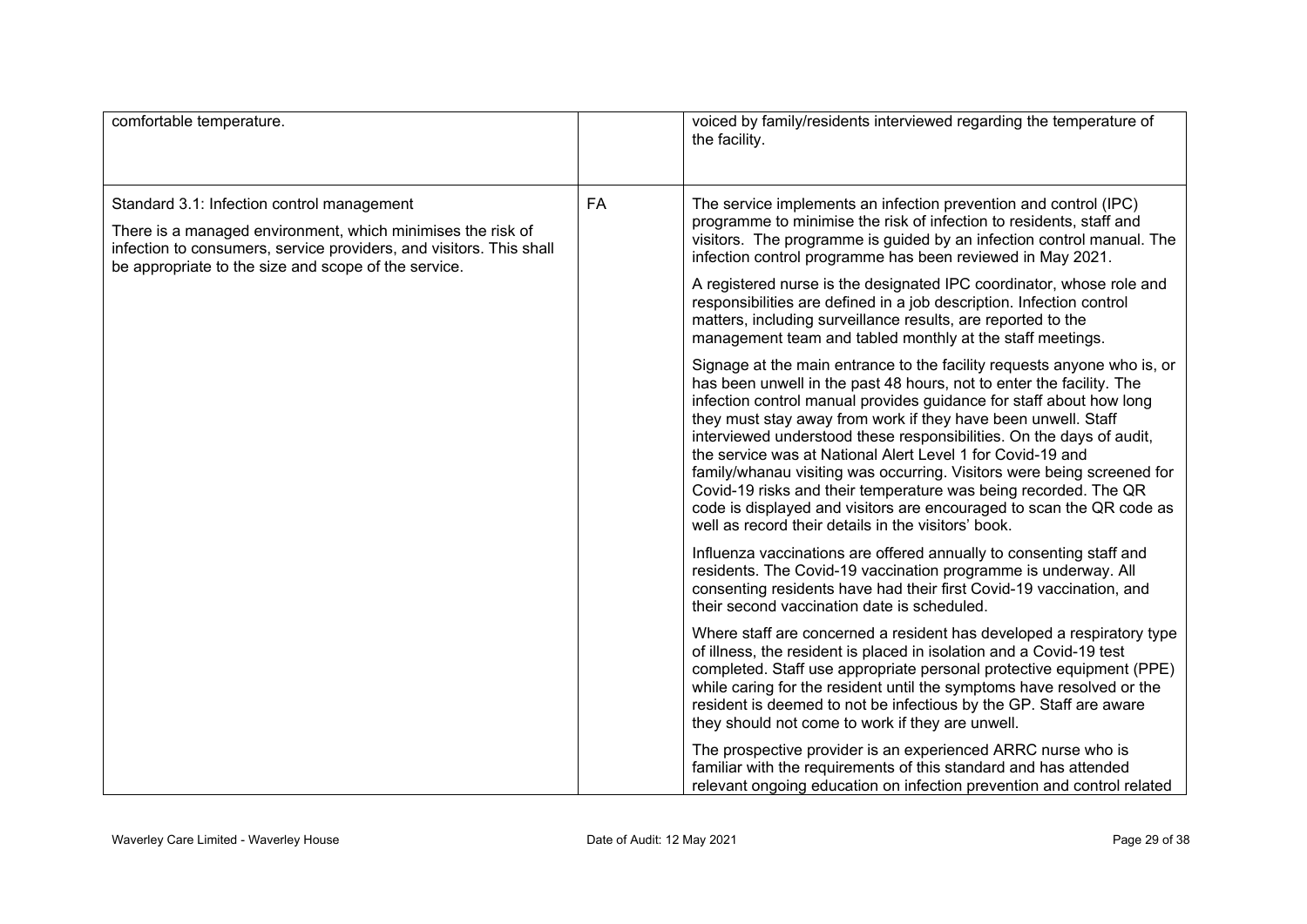|                                                                                                                                                                                                                                                                                                                                                                                                      |           | topics.                                                                                                                                                                                                                                                                                                                                                                                                                                                                                                                                                                                                                                                                                                                                                                                                                                                                                                                                               |
|------------------------------------------------------------------------------------------------------------------------------------------------------------------------------------------------------------------------------------------------------------------------------------------------------------------------------------------------------------------------------------------------------|-----------|-------------------------------------------------------------------------------------------------------------------------------------------------------------------------------------------------------------------------------------------------------------------------------------------------------------------------------------------------------------------------------------------------------------------------------------------------------------------------------------------------------------------------------------------------------------------------------------------------------------------------------------------------------------------------------------------------------------------------------------------------------------------------------------------------------------------------------------------------------------------------------------------------------------------------------------------------------|
| Standard 3.2: Implementing the infection control programme<br>There are adequate human, physical, and information resources<br>to implement the infection control programme and meet the needs<br>of the organisation.                                                                                                                                                                               | <b>FA</b> | The IPC coordinator has appropriate skills, knowledge and<br>qualifications for the role, and has been in this role for approximately<br>seven years. The coordinator has attended relevant study days and in-<br>services, as verified in training records sighted. Additional support and<br>information are accessed from the infection control team at the DHB.<br>the community laboratory, the GP and public health unit, as required.<br>The coordinator has access to residents' records and diagnostic<br>results to ensure timely treatment and resolution of any infections.<br>The IPC coordinator confirmed the availability of resources to support<br>the programme and any outbreak of an infection, and these supplies                                                                                                                                                                                                               |
|                                                                                                                                                                                                                                                                                                                                                                                                      |           | were sighted.                                                                                                                                                                                                                                                                                                                                                                                                                                                                                                                                                                                                                                                                                                                                                                                                                                                                                                                                         |
| Standard 3.3: Policies and procedures<br>Documented policies and procedures for the prevention and<br>control of infection reflect current accepted good practice and<br>relevant legislative requirements and are readily available and are<br>implemented in the organisation. These policies and procedures<br>are practical, safe, and appropriate/suitable for the type of service<br>provided. | <b>FA</b> | The infection prevention and control policies reflect the requirements<br>of the infection prevention and control standard and current accepted<br>good practice. Policies have been reviewed in the last two years. The<br>policies have been developed by an external consultant. More recently<br>a new policy has been received related to the Covid-19 vaccination<br>programme.<br>A Covid-19 pandemic plan has been developed utilising the DHB<br>preparedness plan template. Information on staff and their 'bubbles' is<br>also recorded.<br>Care delivery, cleaning, and kitchen staff were observed following<br>organisational policies, such as appropriate use of hand-sanitisers,<br>good hand-washing technique and use of disposable aprons and<br>gloves. Hand washing and sanitiser dispensers are readily available<br>around the facility. Staff interviewed verified knowledge of infection<br>control policies and practices. |
|                                                                                                                                                                                                                                                                                                                                                                                                      |           |                                                                                                                                                                                                                                                                                                                                                                                                                                                                                                                                                                                                                                                                                                                                                                                                                                                                                                                                                       |
| Standard 3.4: Education<br>The organisation provides relevant education on infection control                                                                                                                                                                                                                                                                                                         | <b>FA</b> | Interviews, observation, and documentation verified staff have<br>received education in infection prevention and control at orientation                                                                                                                                                                                                                                                                                                                                                                                                                                                                                                                                                                                                                                                                                                                                                                                                               |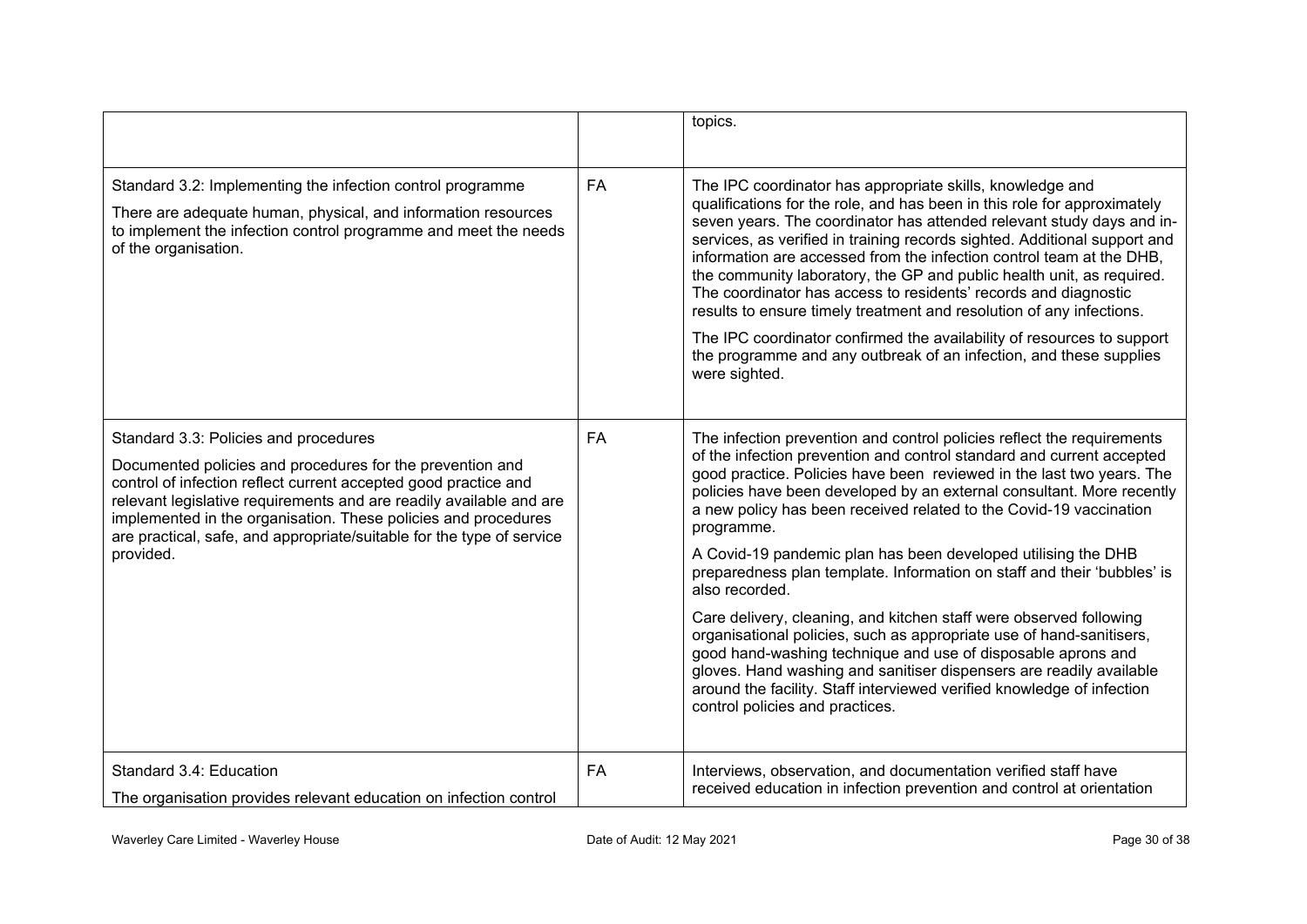| to all service providers, support staff, and consumers.                                                                                                                    |           | and ongoing education sessions. Education is provided by the IPC<br>coordinator/RN. A record of attendance is maintained. Staff have been<br>provided with training on donning and doffing/appropriate use of<br>personal protective equipment and hand hygiene in the last year. The<br>RN advised staff practice this on occasions.                                                                                                                                                                                                                                                                                                                                                   |
|----------------------------------------------------------------------------------------------------------------------------------------------------------------------------|-----------|-----------------------------------------------------------------------------------------------------------------------------------------------------------------------------------------------------------------------------------------------------------------------------------------------------------------------------------------------------------------------------------------------------------------------------------------------------------------------------------------------------------------------------------------------------------------------------------------------------------------------------------------------------------------------------------------|
|                                                                                                                                                                            |           | Education with residents (and where applicable family) is generally on<br>a one-to-one basis and has included reminders about handwashing,<br>supra pubic catheter care, the influenza and Covid-19 vaccination<br>programme, and advice about remaining in their room if they are<br>unwell. Communication and consent for vaccinations are noted in the<br>resident records.                                                                                                                                                                                                                                                                                                          |
| Standard 3.5: Surveillance                                                                                                                                                 | <b>FA</b> | Surveillance is appropriate to that recommended for long term care<br>facilities and includes infections of the urinary tract, soft tissue, fungal,                                                                                                                                                                                                                                                                                                                                                                                                                                                                                                                                     |
| Surveillance for infection is carried out in accordance with agreed<br>objectives, priorities, and methods that have been specified in the<br>infection control programme. |           | eye, gastro-intestinal, the upper and lower respiratory tract and<br>scabies. The IPC coordinator reviews all reported infections and these<br>are documented. New infections and any required management plan<br>are discussed at handover, to ensure early intervention occurs.                                                                                                                                                                                                                                                                                                                                                                                                       |
|                                                                                                                                                                            |           | Monthly surveillance data is collated and analysed to identify any<br>trends, possible causative factors and required actions. Results of the<br>surveillance programme are shared with staff via regular staff<br>meetings and at staff handovers and compared with the prior month.<br>Any actions required are detailed and discussed. A register is<br>maintained in each resident's record of all reported infections and<br>details. There is a low infection rate. The infections detailed in<br>individual resident files had been included in the surveillance data<br>sighted for late 2020 and 2021. There have not been any outbreaks of<br>infection since the last audit. |
| Standard 2.1.1: Restraint minimisation<br>Services demonstrate that the use of restraint is actively<br>minimised.                                                         | <b>FA</b> | The organisation has implemented policies and procedures last<br>updated 6 May 2021, that support the minimisation of restraint. No<br>restraint or enablers were in use at the time of the audit. An updated<br>register was sighted and staff interviewed understood the difference<br>between restraint and enablers. Restraint is only used as a last resort                                                                                                                                                                                                                                                                                                                        |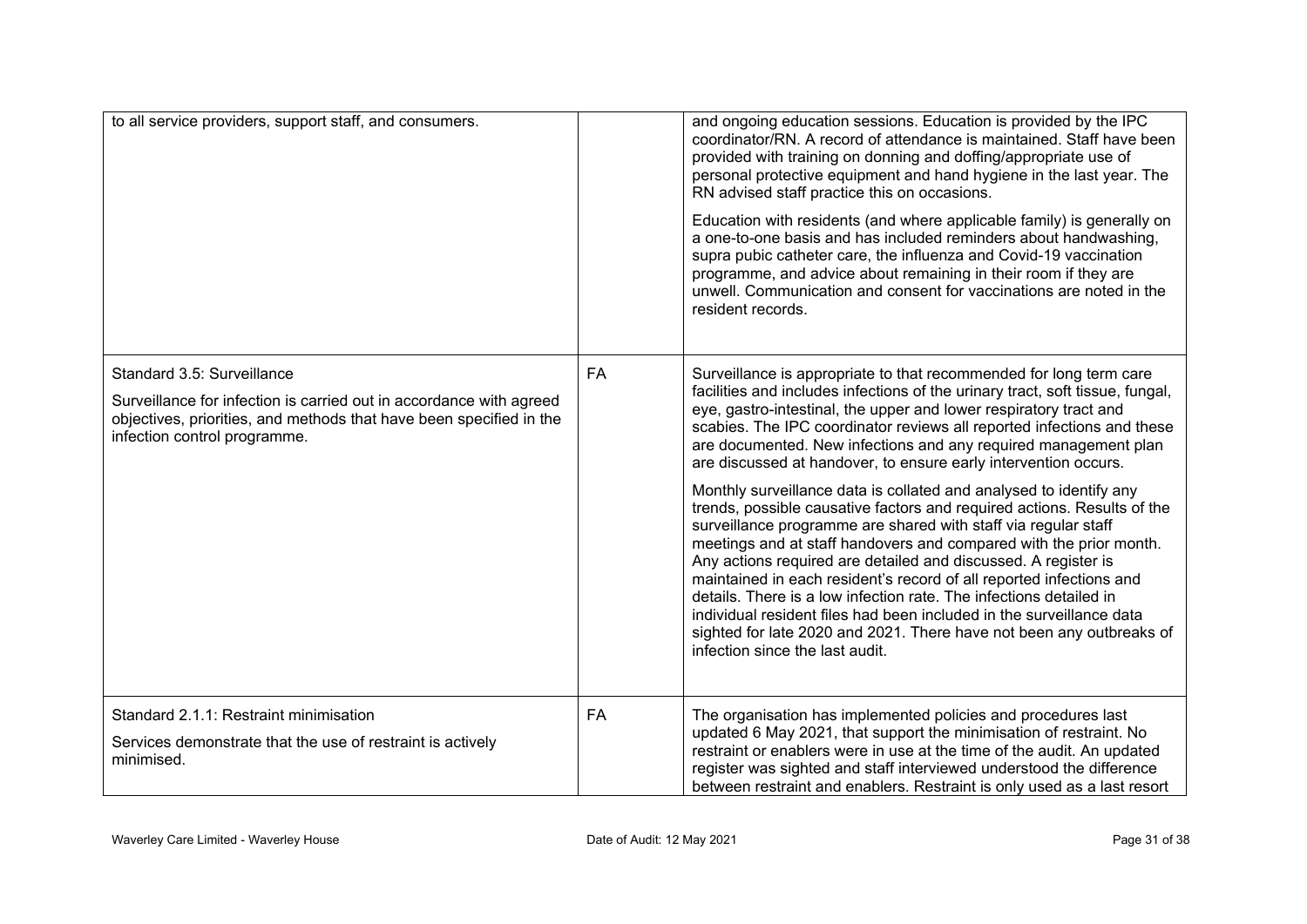| when all other options have been explored. Enabler use is voluntary<br>for the safety of residents in response to individual requests. Staff<br>receive training at orientation and thereafter annually. The<br>restraint/enabler policy is reviewed annually.                                                                                                                                                                                                                                                                                                                                                                                                                                                                                                                                                                                                     |
|--------------------------------------------------------------------------------------------------------------------------------------------------------------------------------------------------------------------------------------------------------------------------------------------------------------------------------------------------------------------------------------------------------------------------------------------------------------------------------------------------------------------------------------------------------------------------------------------------------------------------------------------------------------------------------------------------------------------------------------------------------------------------------------------------------------------------------------------------------------------|
| Waverley House provides safe, secure accommodation for the frail,<br>confused and the elderly. A number of residents tend to wander. All<br>personnel involved in the placement of a resident at Waverley House<br>are fully informed and are aware of the environmental restraint which<br>is clearly defined in policy. The keypad and displayed code are<br>explained and demonstrated to all residents' families and friends and<br>any other involved in the resident's care. On admission, consent is<br>obtained from individual residents or next of kin or those with enduring<br>power of attorney. Signed consent forms were evident in the resident<br>records reviewed. Residents that are independent are able to exit the<br>facility whenever they wish. In the event of the fire alarm being<br>activated the locked door automatically releases. |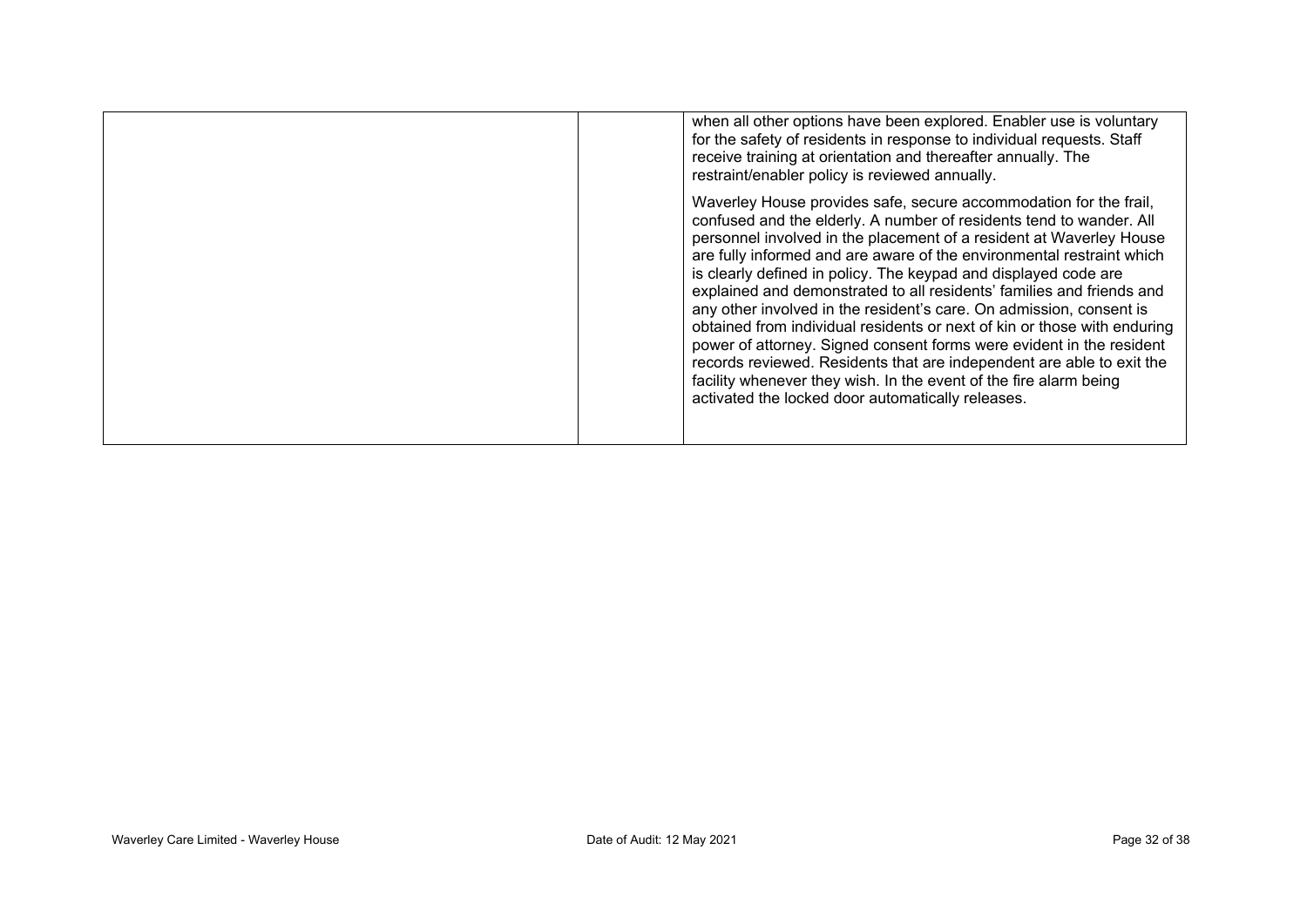### **Specific results for criterion where corrective actions are required**

Where a standard is rated partially attained (PA) or unattained (UA) specific corrective actions are recorded under the relevant criteria for the standard. The following table contains the criterion where corrective actions have been recorded.

Criterion can be linked to the relevant standard by looking at the code. For example, a Criterion 1.1.1.1: Service providers demonstrate knowledge and understanding of consumer rights and obligations, and incorporate them as part of their everyday practice relates to Standard 1.1.1: Consumer Rights During Service Delivery in Outcome 1.1: Consumer Rights.

If there is a message "no data to display" instead of a table, then no corrective actions were required as a result of this audit.

| <b>Criterion with desired</b><br>outcome                                                                                                                                            | <b>Attainment</b><br>Rating | <b>Audit Evidence</b>                                                                                                                                                                                                                                                                                                                                                                         | <b>Audit Finding</b>                                                                                                                                   | <b>Corrective action</b><br>required and timeframe<br>for completion (days)                                                                               |
|-------------------------------------------------------------------------------------------------------------------------------------------------------------------------------------|-----------------------------|-----------------------------------------------------------------------------------------------------------------------------------------------------------------------------------------------------------------------------------------------------------------------------------------------------------------------------------------------------------------------------------------------|--------------------------------------------------------------------------------------------------------------------------------------------------------|-----------------------------------------------------------------------------------------------------------------------------------------------------------|
| Criterion 1.3.13.1<br>Food, fluid, and nutritional<br>needs of consumers are<br>provided in line with<br>recognised nutritional<br>guidelines appropriate to<br>the consumer group. | PA Low                      | There is a four-week rotating menu in use.<br>The menu is dated 6 June 2017 and has<br>some handwritten amendments. The menu<br>has not been reviewed by a dietitian since<br>2018. The cook notes any variations to the<br>food provided (if applicable) each day in a<br>notebook and records resident feedback and<br>comments on the appropriateness of the<br>quantity of food prepared. | The menu has not been<br>reviewed by a registered<br>dietitian to ensure it continues to<br>meet the nutritional needs of<br>residents since 2018.     | Ensure the menu is<br>reviewed by a registered<br>dietitian.<br>90 days                                                                                   |
| Criterion 1.3.13.2<br>Consumers who have<br>additional or modified<br>nutritional requirements or<br>special diets have these<br>needs met.                                         | PA Low                      | A nutritional assessment is undertaken for<br>each resident on admission to the facility<br>and a dietary profile developed. The<br>personal food preferences, any special diets<br>and modified texture requirements are made<br>known to kitchen staff and accommodated.<br>The kitchen staff keep the resident's dietary<br>profile in the kitchen until the residents'                    | Two out of five residents<br>sampled did not have a<br>completed diet profile present in<br>either their clinical record or<br>located in the kitchen. | Ensure individual resident<br>diet profiles are<br>consistently available for<br>all residents and readily<br>available for kitchen staff to<br>refer to. |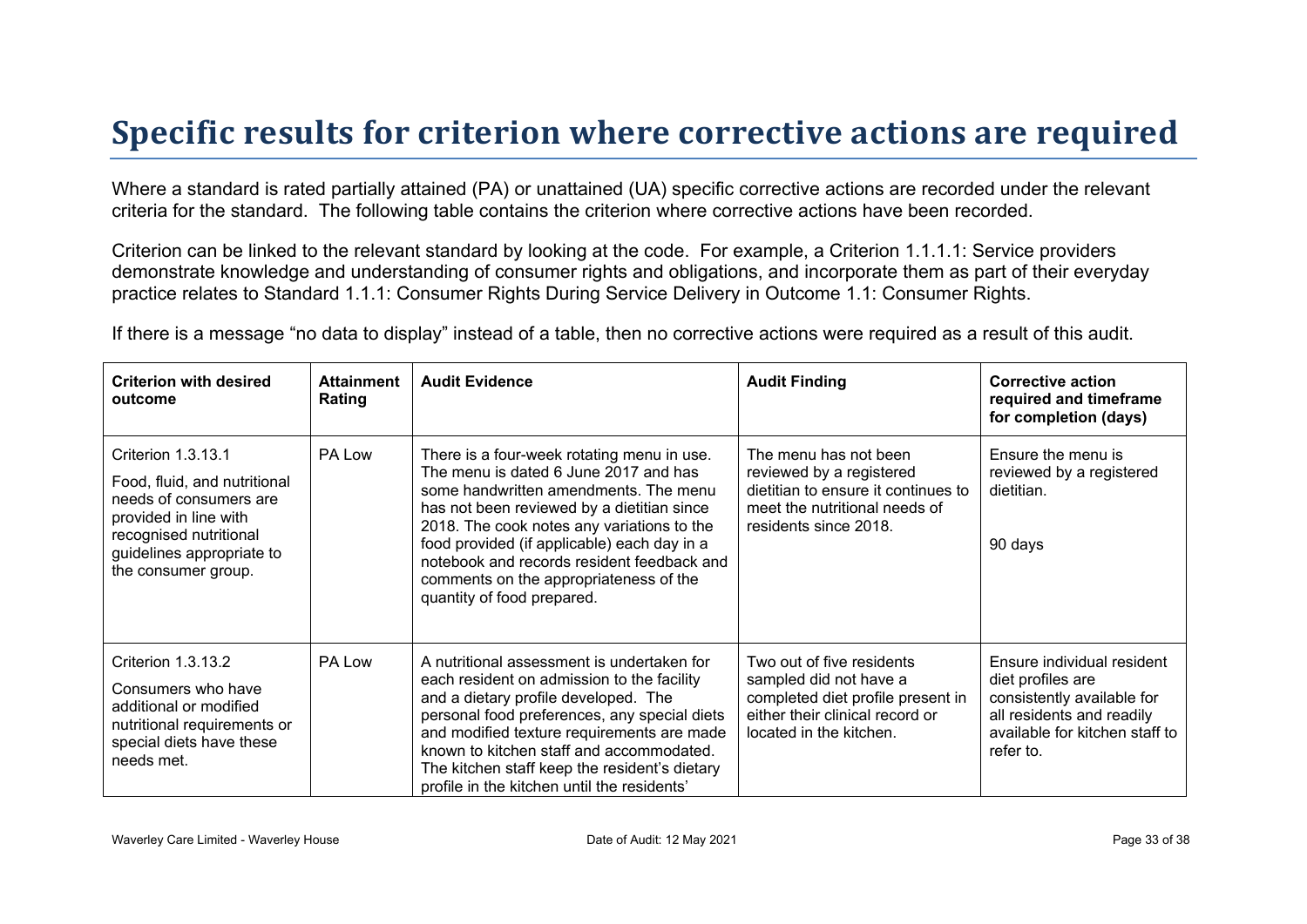|                                                                                                                                                                                                                   |                | individual needs are known to kitchen staff.<br>Two out of five residents sampled did not<br>have a completed diet profile present in<br>either their clinical record or in the kitchen.<br>Despite this, resident and family members<br>were satisfied with the food services<br>provided and confirmed there is more than<br>sufficient quantity of food available.<br>Special equipment, to meet resident's<br>nutritional needs, is available.                                                                                                                                                                                                                                                                                                                                                                                                                                                                                                                                                                                                                    |                                                                                                                                                                                                                                                                                                                                                                                                                                                    | 90 days                                                                                                                                                                                                                                                                                                             |
|-------------------------------------------------------------------------------------------------------------------------------------------------------------------------------------------------------------------|----------------|-----------------------------------------------------------------------------------------------------------------------------------------------------------------------------------------------------------------------------------------------------------------------------------------------------------------------------------------------------------------------------------------------------------------------------------------------------------------------------------------------------------------------------------------------------------------------------------------------------------------------------------------------------------------------------------------------------------------------------------------------------------------------------------------------------------------------------------------------------------------------------------------------------------------------------------------------------------------------------------------------------------------------------------------------------------------------|----------------------------------------------------------------------------------------------------------------------------------------------------------------------------------------------------------------------------------------------------------------------------------------------------------------------------------------------------------------------------------------------------------------------------------------------------|---------------------------------------------------------------------------------------------------------------------------------------------------------------------------------------------------------------------------------------------------------------------------------------------------------------------|
| Criterion 1.3.3.3<br>Each stage of service<br>provision (assessment,<br>planning, provision,<br>evaluation, review, and<br>exit) is provided within time<br>frames that safely meet the<br>needs of the consumer. | PA<br>Moderate | A general practitioner (GP) completes<br>residents' medical admission within the<br>ARRC contract required time frames with<br>one exception noted. A resident provided<br>with care from their own GP was not seen<br>within five days of admission despite the<br>management team requesting the family that<br>this occurs. The resident's first consultation<br>with the GP occurred 15 days after<br>admission. The GP's have reviewed<br>residents at least three monthly or sooner<br>where clinically indicated.<br>The RN maintains a schedule of when<br>interRAI assessments and long-term care<br>plans are due. All residents have a current<br>InterRAI assessment at audit. However, the<br>resident audited using tracer methodology's<br>initial interRAI assessment and long-term<br>care plan were not completed until 27 days<br>after admission. Another resident's most<br>recent interRAI re-assessment when<br>completed was overdue by 12 days.<br>The care plans sampled were sufficiently<br>detailed to guide care with three exceptions. | One resident's initial interRAI<br>assessment and long-term care<br>plan was not completed until 27<br>days after admission in variance<br>to ARRC contract requirements.<br>Another resident's interRAI re-<br>assessment was completed 12<br>days after it was due.<br>The initial care plan of one<br>resident and the long-term care<br>plan for two residents did not<br>include all relevant<br>individualised information to<br>quide care. | Ensure interRAI<br>assessments and re-<br>assessments are<br>consistently conducted and<br>long-term care plans<br>developed and reviewed<br>within ARRC timeframe<br>requirements.<br>Ensure initial and long-<br>term care plans are<br>sufficiently detailed to<br>guide individual resident<br>care.<br>90 days |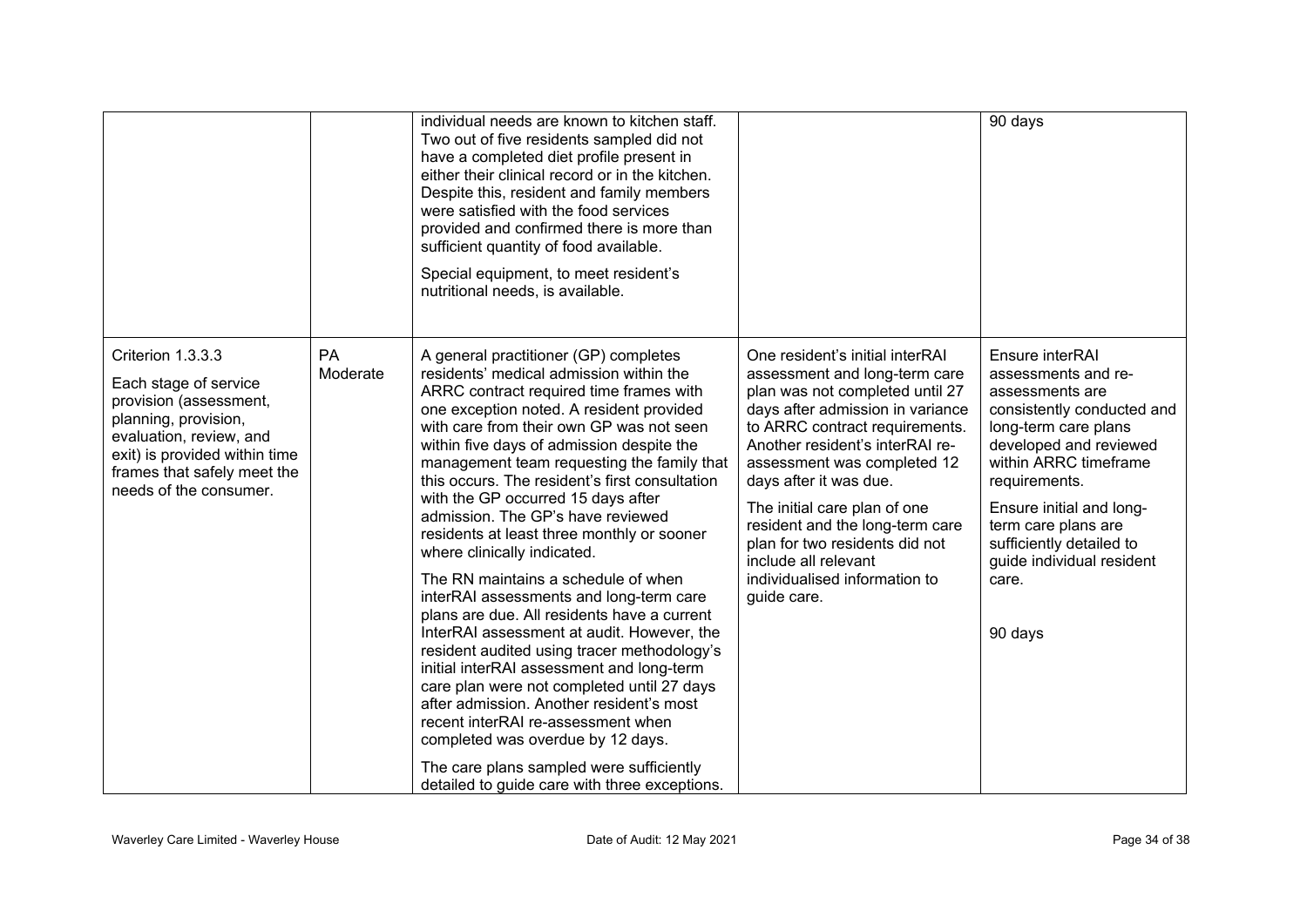|                                                                                                                                                                           |                | The resident audited using tracer<br>methodology did not have sufficient<br>information detailed on triggers for and de-<br>escalation activities for challenging<br>behaviour. Another resident's initial care<br>plan did not note the mobility devices<br>required to be used by the resident. Another<br>resident's care plan did not clearly detail the<br>identified individual spiritual and cultural<br>needs. However, these residents were<br>receiving appropriate care as the resident's<br>care needs had been effectively<br>communicated via other methods. |                                                                                                                                                                                                       |                                                                                                                                                                   |
|---------------------------------------------------------------------------------------------------------------------------------------------------------------------------|----------------|----------------------------------------------------------------------------------------------------------------------------------------------------------------------------------------------------------------------------------------------------------------------------------------------------------------------------------------------------------------------------------------------------------------------------------------------------------------------------------------------------------------------------------------------------------------------------|-------------------------------------------------------------------------------------------------------------------------------------------------------------------------------------------------------|-------------------------------------------------------------------------------------------------------------------------------------------------------------------|
|                                                                                                                                                                           |                | Evidence of documented medical records<br>and correspondence, such as referral letters<br>from other allied health professionals, were<br>sighted in files sampled. Sampled medicine<br>records had been reviewed in the last three<br>months by the GP.                                                                                                                                                                                                                                                                                                                   |                                                                                                                                                                                                       |                                                                                                                                                                   |
|                                                                                                                                                                           |                | Progress notes are completed every shift<br>and more often if there are any changes in<br>residents' conditions. A multidisciplinary<br>approach is adopted to promote continuity in<br>service delivery, and this includes the GP,<br>management team, registered nurse,<br>caregivers, activities coordinator, residents,<br>and their family/whānau.                                                                                                                                                                                                                    |                                                                                                                                                                                                       |                                                                                                                                                                   |
| Criterion 1.3.8.2<br>Evaluations are<br>documented, consumer-<br>focused, indicate the<br>degree of achievement or<br>response to the support<br>and/or intervention, and | PA<br>Moderate | Resident care is evaluated on each shift and<br>reported in the progress notes. If any<br>change is noted, it is reported to the RN as<br>verified by care staff and the RN interviewed.<br>Formal care plan evaluations occur in<br>conjunction with the interRAI re-assessment,<br>or as residents' needs change.                                                                                                                                                                                                                                                        | Neurological observations are<br>not consistency occurring of<br>residents following unwitnessed<br>falls.<br>Fluid balance charts are<br>infrequently totalled.<br>There is variation in where vital | Ensure the organisations<br>requirements for<br>neurological observation of<br>residents post applicable<br>falls are clearly<br>communicated and<br>implemented. |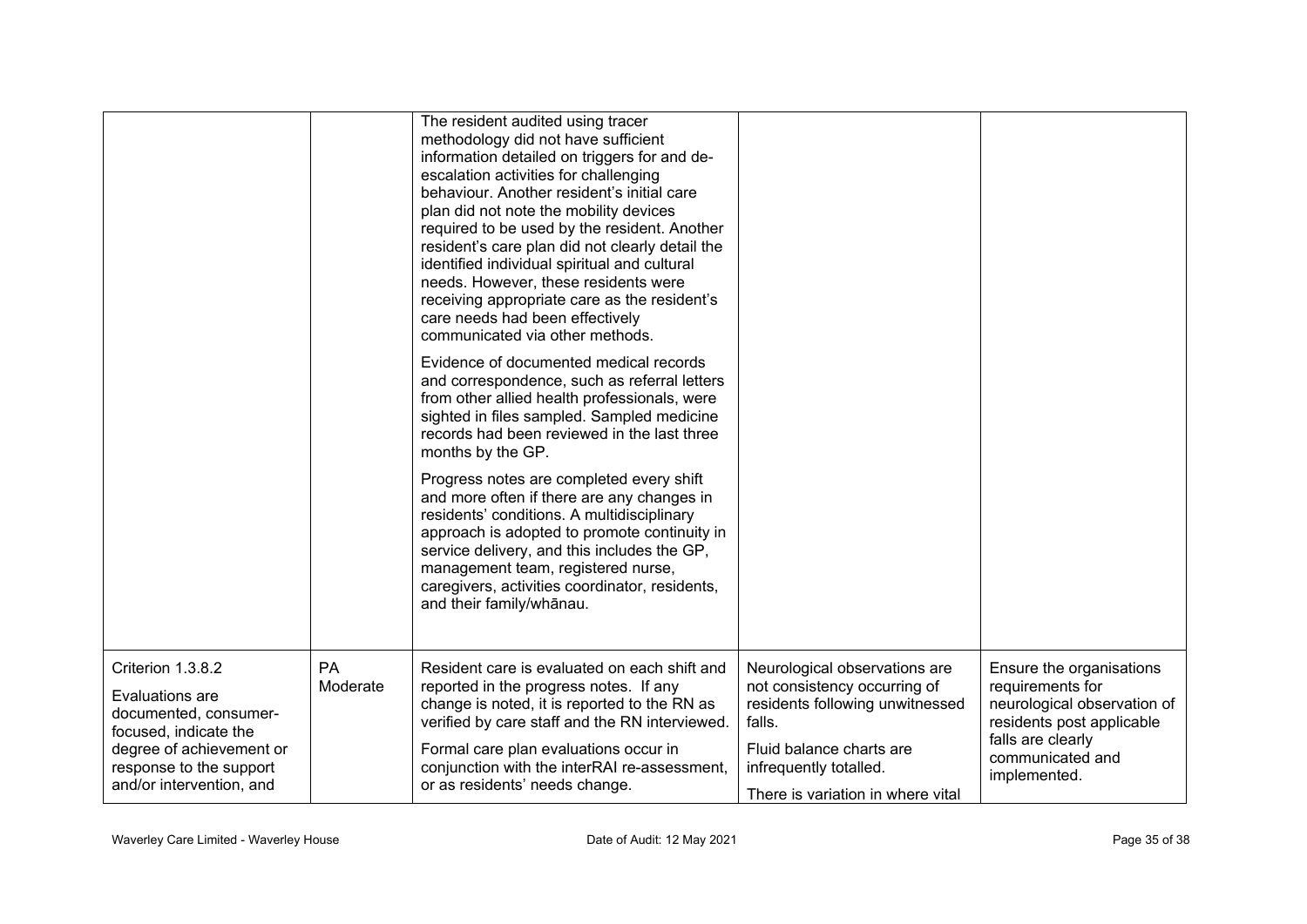| progress towards meeting<br>the desired outcome. | Neurological monitoring was undertaken<br>following some of the residents' unwitnessed<br>falls however the frequency and duration is<br>not consistent in the applicable files sighted.<br>For one resident, staff documented that the<br>resident did not hit their head during the fall,<br>however the resident is not competent in<br>decision making and neurological monitoring<br>should have occurred as the resident was<br>taking anticoagulants. There was variation in<br>the frequency and duration of neurological<br>monitoring for the other two applicable<br>residents. The neurological monitoring form<br>notes requirements for monitoring, which<br>was different to the information displayed on<br>the office wall. There was variation in the<br>understanding of required processes<br>between the RN and two caregivers | signs are recorded for the<br>resident requiring daily<br>monitoring making it difficult to<br>assess results and trends over<br>time. | Total fluid balance charts<br>daily.<br>Ensure vital signs are<br>recorded in a format that<br>enables monitoring of<br>themes and trends over<br>time.<br>90 days |
|--------------------------------------------------|-----------------------------------------------------------------------------------------------------------------------------------------------------------------------------------------------------------------------------------------------------------------------------------------------------------------------------------------------------------------------------------------------------------------------------------------------------------------------------------------------------------------------------------------------------------------------------------------------------------------------------------------------------------------------------------------------------------------------------------------------------------------------------------------------------------------------------------------------------|----------------------------------------------------------------------------------------------------------------------------------------|--------------------------------------------------------------------------------------------------------------------------------------------------------------------|
|                                                  | interviewed on this topic.<br>Two residents had fluid balance charts in<br>use. These were being completed; however,<br>were infrequently totalled.                                                                                                                                                                                                                                                                                                                                                                                                                                                                                                                                                                                                                                                                                                 |                                                                                                                                        |                                                                                                                                                                    |
|                                                  | Pain assessments are being conducted prior<br>to and following pro re nata pain medication<br>administration with infrequent exception.<br>Bowel charts are maintained for applicable<br>residents.                                                                                                                                                                                                                                                                                                                                                                                                                                                                                                                                                                                                                                                 |                                                                                                                                        |                                                                                                                                                                    |
|                                                  | One resident has a short-term care plan<br>requested daily monitoring of blood pressure<br>in the morning before the resident rises each<br>day. Monitoring is occurring, although the<br>results are being documented in the<br>narrative of the progress notes by some staff<br>and on the vital sign chart by others, making<br>it difficult to easily review the results and<br>trends over time.                                                                                                                                                                                                                                                                                                                                                                                                                                               |                                                                                                                                        |                                                                                                                                                                    |